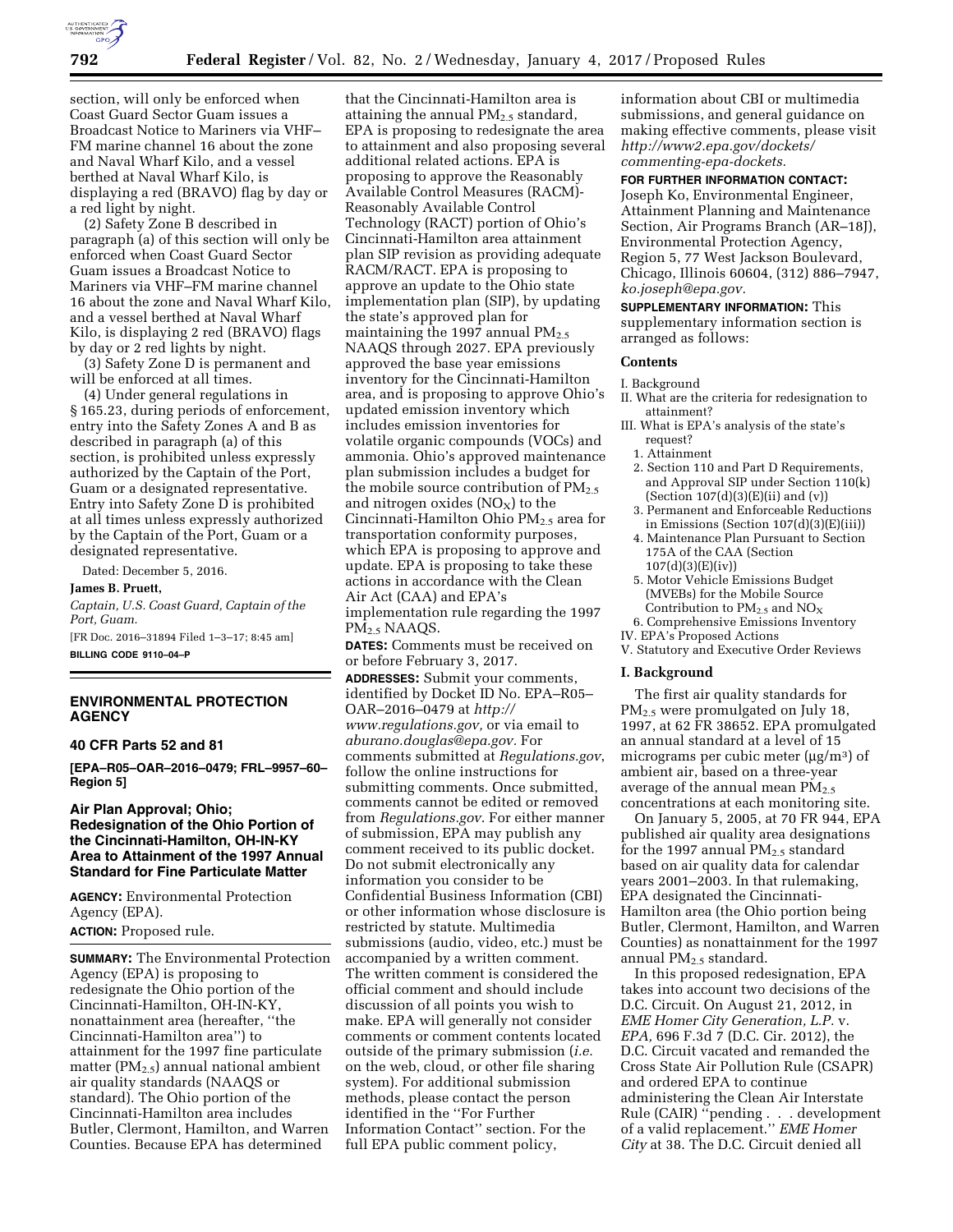petitions for rehearing in the case on January 24, 2013. In the second decision, on January 4, 2013, the D.C. Circuit remanded to EPA the ''Final Clean Air Fine Particle Implementation Rule'' (72 FR 20586, April 25, 2007) and the ''Implementation of the New Source Review (NSR) Program for Particulate Matter Less than 2.5 Micrometers (PM2.5)'' final rule (73 FR 28321, May 16, 2008). *Natural Resources Defense Council* v. *EPA,* 706 F.3d 428 (D.C. Cir. 2013).

## **II. What are the criteria for redesignation to attainment?**

The CAA sets forth the requirements for redesignating a nonattainment area to attainment. Specifically, section 107(d)(3)(E) of the CAA allows for redesignation provided that: (1) The Administrator determines that the area has attained the applicable NAAQS based on current air quality data; (2) the Administrator has fully approved an applicable SIP for the area under section 110(k) of the CAA; (3) the Administrator determines that the improvement in air quality is due to permanent and enforceable emission reductions resulting from implementation of the applicable SIP, Federal air pollution control regulations, or other permanent and enforceable emission reductions; (4) the Administrator has fully approved a maintenance plan for the area meeting the requirements of section 175A of the CAA; and (5) the state containing the area has met all requirements applicable to the area for purposes of redesignation under section 110 and part D of the CAA.

## **III. What is EPA's analysis of the state's request?**

EPA is proposing to redesignate the Ohio portion of the Cincinnati-Hamilton area to attainment of the 1997 annual PM2.5 NAAQS, and is proposing to approve updates to Ohio's maintenance plan for the area and other related SIP revisions. EPA is also proposing to approve Ohio's RACM/RACT analysis. The bases for these proposed actions follow.

### *1. Attainment*

In accordance with section 179(c) of the CAA, 42 U.S.C. 7509(c) and 40 CFR 51.1004(c), EPA is proposing to determine that the Cincinnati-Hamilton area has attained the 1997 annual  $PM_{2.5}$ NAAQS. This proposed determination is based upon complete, qualityassured, and certified ambient air monitoring data for the 2013–2015 monitoring period that shows this area has monitored attainment of the 1997 PM2.5 NAAQS.

Under EPA's regulations at 40 CFR 50.7, the annual primary and secondary PM2.5 standards are met when the annual arithmetic mean concentration, as determined in accordance with 40 CFR part 50, appendix N, is less than or equal to  $15.0 \mu g/m^3$  at all relevant monitoring sites in the area.

EPA has reviewed the ambient air quality monitoring data in the Cincinnati-Hamilton area, consistent with the provisions of 40 CFR part 50, appendix T. EPA's review focused on data recorded in the EPA Air Quality System (AQS) database for the Cincinnati-Hamilton area for  $PM_{2.5}$ nonattainment area from 2013–2015. The Cincinnati-Hamilton area has

nine monitors located in Butler (OH),

Hamilton (OH), and Campbell (KY) Counties that reported design values from 2013–2015 for  $PM_{2.5}$  that ranged from 9.5 to 11.2  $\mu$ g/m<sup>3</sup> for the 1997 annual standard. The data are summarized shown in Table 1 below.

There are three additional monitor sites in Butler County that are not listed in Table 1 because the data from these sites are not used for redesignation purposes. On October 31, 2014, EPA determined that site 39–017–0020 was located within the immediate area of several facilities, and that the monitoring data from the site would no longer be compared to the annual  $PM_{2.5}$ standard. On February 5, 2015, monitor site 39–017–0022 in Bulter County became active, but since it is a ''special purpose monitor'', it cannot be used for comparison to the NAAQS before 24 months, per 40 CFR 58.20. Additionally, a new monitor site, 39–017–0016, became active in 2016 but it was not included in Ohio's analysis because it does not yet have three years of valid data.

All monitors in the Cincinnati-Hamilton area recorded complete data in accordance with criteria set forth by EPA in 40 CFR part 50 appendix N, where a complete year of air quality data comprises four calendar quarters, with each quarter containing data from at least 75% capture of the scheduled sampling days. Data available are considered to be sufficient for comparison to the NAAQS if three consecutive complete years of data exist. Recently the state certified data for 2013–2015 show the area continues to attain the standard. Partial 2016 data for all relevant monitors also support a finding that the area continues to attain the standard.

| TABLE 1—ANNUAL $\mathsf{PM}_{2.5}$ Design Values for the Cincinnati-Hamilton Area for 2013–2015 |  |
|-------------------------------------------------------------------------------------------------|--|
|-------------------------------------------------------------------------------------------------|--|

|                                            | Annual design values $(\mu g/m^3)$ |      |        |           |
|--------------------------------------------|------------------------------------|------|--------|-----------|
| County/Site                                |                                    | Year |        |           |
|                                            | 2013                               | 2014 | 2015   | 2013-2015 |
| Butler, OH:                                |                                    |      |        |           |
|                                            | 11.1                               | 11.3 | 10.3   | 10.9      |
|                                            | 10.7                               | 10.7 | 9.5    | 10.3      |
| 39–017–0019 ……………………………………………………………………………… |                                    | 11.2 | 10.2   | 10.8      |
| Hamilton, OH:                              |                                    |      |        |           |
|                                            | 10.1                               | 10.3 | 9.3    | 9.9       |
|                                            | 11.6                               | 11.3 | 10.7   | 11.2      |
|                                            | 10.6                               | 10.4 | 9.2    | 10.1      |
|                                            | 11.5                               | 11.2 | 10.1   |           |
|                                            | 10.5                               | 10.4 | 9.2    | 10        |
| Campbell, KY:                              |                                    |      |        |           |
|                                            | 9.6                                | 9.7  | $9.4*$ | 9.5       |

\* less than 75% capture in one quarter at the primary monitor, but substitution using a secondary monitor was completed resulting in an AQS 'valid' design value.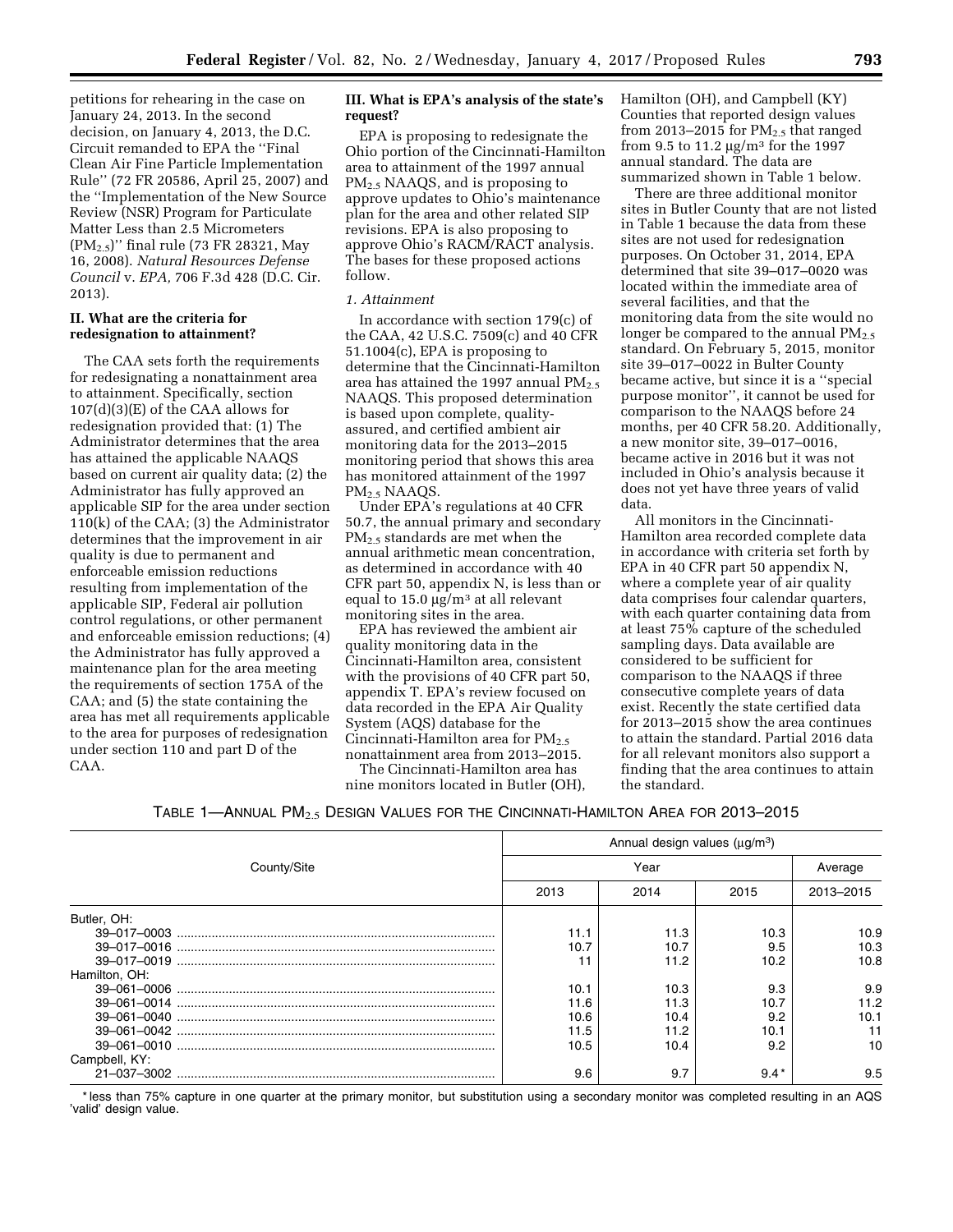Based on the information summarized above, EPA has found that the Cincinnati-Hamilton area has attained the 1997 annual  $PM<sub>2.5</sub> NAAQS$ .

# *2. Section 110 and Part D Requirements, and Approval SIP Under Section 110(k) (Section 107(d)(3)(E)(ii) and (v))*

We have determined that, under section 110 of the CAA (general SIP requirements), Ohio has met all currently applicable SIP requirements for purposes of redesignation for the Cincinnati-Hamilton area. We are also proposing to find, in accordance with section  $107(d)(3)(E)(v)$ , that the Ohio submittal meets all SIP requirements currently applicable for purposes of redesignation under part D of title I of the CAA. In addition, we are proposing to find, in accordance with section  $107(d)(3)(E)(ii)$ , that all applicable requirements of the Ohio SIP for purposes of redesignation have been approved. As discussed above, EPA previously approved Ohio's 2005 emissions inventory as meeting the section 172(c)(3) comprehensive emissions inventory requirement.

In making these proposed determinations, we have ascertained which SIP requirements are applicable for purposes of redesignation, and concluded that the Ohio SIP includes measures meeting those requirements and that they are fully approved under section 110(k) of the CAA.

## a. Section 110 General SIP Requirements

Section 110(a) of title I of the CAA contains the general requirements for a SIP. Section 110(a)(2) provides that the implementation plan submitted by a state must have been adopted by the state after reasonable public notice and hearing, and, among other things, must: Include enforceable emission limitations and other control measures, means or techniques necessary to meet the requirements of the CAA; provide for establishment and operation of appropriate devices, methods, systems, and procedures necessary to monitor ambient air quality; provide for implementation of a source permit program to regulate the modification and construction of any stationary source within the areas covered by the plan; include provisions for the implementation of part C, Prevention of Significant Deterioration (PSD) and part D, NSR permit programs; include criteria for stationary source emission control measures, monitoring, and reporting; include provisions for air quality modeling; and provide for public and local agency participation in

planning and emission control rule development.

Section 110(a)(2)(D) of the CAA requires that SIPs contain measures to prevent sources in a state from significantly contributing to air quality problems in another state. EPA believes that the requirements linked with a particular nonattainment area's designation are the relevant measures to evaluate in reviewing a redesignation request. The transport SIP submittal requirements, where applicable, continue to apply to a state regardless of the designation of any one particular area in the state. Thus, we believe that these requirements should not be construed as the applicable requirements for purposes of redesignation.

Further, we believe that the other section 110 elements described above that are not connected with nonattainment plan submissions and not linked with an area's attainment status are not applicable requirements for purposes of redesignation. A state remains subject to these requirements after an area is redesignated to attainment. We conclude that only the section 110 and part D requirements that are linked with a particular area's designation are the relevant measures which we may consider in evaluating a redesignation request. See Reading, Pennsylvania, proposed and final rulemakings (61 FR 53174–53176, October 10, 1996) and (62 FR 24826, May 7, 1997); Cleveland-Akron-Lorain, Ohio, final rulemaking (61 FR 20458, May 7, 1996); and Tampa, Florida, final rulemaking (60 FR 62748, December 7, 1995). See also the discussion on this issue in the Cincinnati, Ohio 1-hour ozone redesignation (65 FR 37890, June 19, 2000), and in the Pittsburgh, Pennsylvania 1-hour ozone redesignation (66 FR 50399, October 19, 2001).

We have reviewed the Ohio SIP and have concluded that it meets the general SIP requirements under section 110 of the CAA to the extent they are applicable for purposes of redesignation. EPA has previously approved provisions of Ohio's SIP addressing section 110 requirements (including provisions addressing particulate matter), at 40 CFR 52.1870.

On December 5, 2007, Ohio made a submittal addressing ''infrastructure SIP'' elements required under CAA section 110(a)(2). EPA proposed approval of the December 5, 2007, submittal on April 28, 2011, at 76 FR 23757 and published final approval on July 13, 2011, at 76 FR 41075.

The remaining parts of the infrastructure SIPs required by section

110(a)(2) are not relevant to this redesignation, and are statewide requirements that are not linked to the PM2.5 nonattainment status of the Cincinnati-Hamilton area. Therefore, EPA believes that these SIP elements are not applicable requirements for purposes of review of the state's  $PM_{2.5}$ redesignation request.

## b. Part D Requirements

EPA has determined that, upon approval of the base year emissions inventories discussed in section III.6 of this rulemaking, the Ohio SIP will meet the applicable SIP requirements for the Cincinnati-Hamilton area applicable for purposes of redesignation under part D of the CAA. Subpart 1 of part D, found in sections 172–176 of the CAA, sets forth the basic nonattainment requirements applicable to all nonattainment areas. Subpart 4 of part D, found in sections 189 of the CAA, sets forth nonattainment requirements applicable for particulate matter nonattainment areas.

(i) RACM/RACT Requirements Under Section 172(c)(1)

Section 172(c)(1) requires that each attainment plan ''provide for the implementation of all reasonably available control measures as expeditiously as practicable (including such reductions in emissions from the existing sources in the area as may be obtained through the adoption, at a minimum, of reasonably available control technology), and shall provide for attainment of the national primary ambient air quality standards.'' The PM2.5 Implementation Rule (72 FR 20586) requires that the subpart 1 RACM portion of the attainment plan SIP revision include the list of potential measures that a state considered and additional information sufficient to show that the state has met all requirements for the determination of what constitutes RACM in a specific nonattainment area. *See* 40 CFR 51.1010(a). Any measures that are necessary to meet these requirements that are not already either federally promulgated, part of the SIP, or otherwise creditable in SIPs must be submitted in enforceable form as part of a state's attainment plan SIP revision for the area.

In 1972, 1980, and 1991, Ohio promulgated RACM rules for particulate emissions from stationary sources. Ohio also has RACT rules found in OAC Chapter 3745–17. Lake Michigan Air Directors Consortium (LADCO), in consultation with two contractors, performed a series of studies exploring control measures for reducing both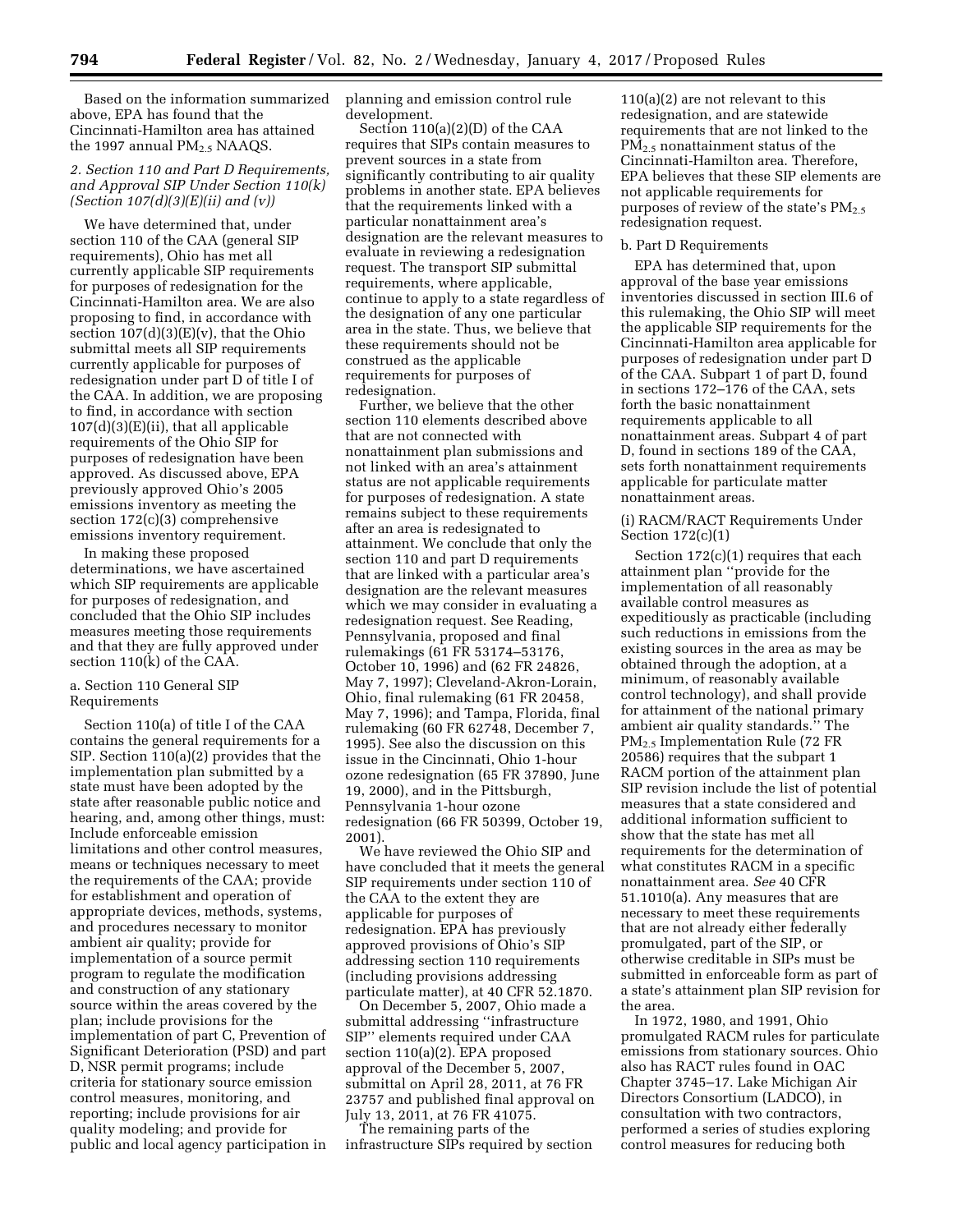ozone precursors and PM2.5 precursors in Ohio, Illinois, Indiana, Michigan, and Wisconsin. Photochemical modeling was then conducted to assess the air quality benefits of the candidate control measures. In its attainment demonstration submitted on July 18, 2008, Ohio demonstrated that attainment would be achieved in the Cincinnati-Hamilton area by 2009, based on the modeling conducted by the LADCO project team. Because of the projected 2009 attainment date, it would not have been reasonably possible or practicable for Ohio to develop RACM/ RACT requirements, promulgate regulations and implement a control program prior to 2009. Ohio concluded that its RACM/RACT analysis, based on LADCO modeling, demonstrates that current control measures in Ohio satisfy RACM/RACT for the 1997 annual  $PM_{2.5}$ standard.

EPA has reviewed Ohio's RACM/ RACT analysis and agrees that it indicates that no other reasonably available measures were available, or necessary, to attain or advance attainment of the standard. Because Ohio has demonstrated with modeling that no further control measures would advance the attainment date in the area, EPA is proposing to approve Ohio's RACM/RACT portion of the attainment plan SIP revision as providing adequate RACM/RACT consistent with the provisions of 40 CFR 51.1010(b).

EPA previously redesignated the Cincinnati-Hamilton area to attainment for the 1997 annual  $PM_{2.5}$  standard, predicated in part on a finding that the RACM/RACT requirement (interpreted as reflecting those reasonable measures needed to attain the standard) was not an applicable requirement for purposes of redesignation of areas already meeting the standard. EPA has long interpreted that subpart 1 nonattainment planning requirements, including RACM, are not ''applicable for purposes of section 107(d)(3)(E)(ii) and (v) when an area is attaining the NAAQS, and, therefore, need not be approved into the SIP before EPA can redesignate the area. *See* 76 FR 80258.

On July 14, 2015, the United States Court of Appeals for the Sixth Circuit (Sixth Circuit) issued an opinion in *Sierra Club* v. *EPA,* 793 F.3d 656 (6th Cir. 2015), vacating EPA's redesignation of the Indiana and Ohio portions of the Cincinnati-Hamilton area to attainment for the 1997  $PM_{2.5}$  NAAQS on the basis that EPA had not approved subpart 1 RACM for the area into the SIP.<sup>1</sup> The

Sixth Circuit vacated the redesignation of the Ohio and Indiana portion of the area based on its view that RACM/RACT must be considered an applicable requirement for designation purposes. Consistent with that ruling, EPA is now finding that Ohio has satisfied this applicable requirement.

### (ii) Other Section 172 Requirements

For purposes of evaluating this redesignation request, the applicable section 172 SIP requirements for the Cincinnati-Hamilton area are contained in sections  $172(c)(1)–(9)$ . A thorough discussion of the requirements contained in section 172 can be found in the General Preamble for Implementation of Title I (57 FR 13498, April 16, 1992).

Under section 172, states with nonattainment areas must submit plans providing for timely attainment and meeting a variety of other requirements. However, pursuant to 40 CFR 51.1004(c), EPA's determination that the area has attained the 1997 annual  $PM_{2.5}$ standard suspends the requirement to submit certain planning SIPs related to attainment, including: Attainment demonstration requirements, the RFP and attainment demonstration requirements of sections 172(c)(2) and (6) and 182(b)(1) of the CAA, and the requirement for contingency measures of section 172(c)(9) of the CAA.

As a result, the only remaining requirements under section 172 to be considered are the emissions inventory requirement under section 172(c)(3), and the RACM/RACT requirement of section 172(c)(1) per the 6th circuit decision. As discussed previously, EPA is proposing to approve the VOCs and ammonia emissions inventories that Ohio submitted as satisfying the section 172(c)(3) requirement, and existing control measures as satisfying RACM/ RACT requirements under section 172(c)(1).

No SIP provisions applicable for redesignation of the Cincinnati-Hamilton area are currently disapproved, conditionally approved, or partially approved. Ohio currently has a fully approved SIP for all requirements, as applicable for purposes of redesignation under the Sixth Circuit's Sierra Club decision.

Section  $172(c)(1)$  requires the plans for all nonattainment areas to provide

for the implementation of RACM as expeditiously as practicable and to provide for attainment of the primary NAAQS. EPA interprets this requirement to impose a duty on all states to consider all available control measures for all nonattainment areas and to adopt and implement such measures as are reasonably available for implementation in each area as components of the area's attainment demonstration.

As noted above in the previous section, the Sixth Circuit concluded that ''a State seeking redesignation 'shall provide for the implementation' of RACM/RACT, even if those measures are not strictly necessary to demonstrate attainment with the  $PM_{2.5}$  NAAQS... If a State has not done so, EPA cannot 'fully approve[]' the area's SIP, and redesignation to attainment status is improper.'' *Sierra Club,* 793 F.3d at 670.

EPA is adhering to the Sixth Circuit's decision. Ohio has demonstrated that no further control measures would be necessary to advance the attainment date in the Cincinnati-Hamilton area, and EPA is proposing to approve existing control measures as satisfying RACM/RACT requirements under section 172(c)(1). A further discussion on RACM/RACT requirements can be found in the previous section entitled ''RACM/RACT Requirements Under Section 172(c)(1).''

The reasonable further progress (RFP) requirement under section 172(c)(2) is defined as progress that must be made toward attainment. This requirement is not relevant for purposes of the Cincinnati-Hamilton redesignation because the area has monitored attainment of the 1997 annual  $PM_{2.5}$ NAAQS. (General Preamble, 57 FR 13564). *See also* 40 CFR 51.918. The requirement to submit the section 172(c)(9) contingency measures is similarly not applicable for purposes of redesignation. *Id.* 

Section 172(c)(3) requires submission and approval of a comprehensive, accurate and current inventory of actual emissions. Ohio submitted a 2005 base year emissions inventory in the required attainment plan, and also updated the emissions inventory with VOCs and ammonia emissions from 2007. EPA previously approved the 2005 base year emissions inventory (76 FR 64825), and is proposing to approve the emissions inventory for VOCs and ammonia.

Section 172(c)(4) requires the identification and quantification of allowable emissions for major new and modified stationary sources in an area, and section  $172(c)(5)$  requires source permits for the construction and operation of new and modified major

<sup>&</sup>lt;sup>1</sup>The Court issued its initial decision in the case on March 18, 2015, and subsequently issued an amended opinion on July 14 after appeals for

rehearing en banc and panel rehearing had been filed. The amended opinion revised some of the legal aspects of the Court's analysis of the relevant statutory provisions (section  $107(d)(3)(E)(ii)$  and section  $172(c)(1)$ ), but the overall holding of the opinion was unaltered. On March 28, 2016, the Supreme Court denied a petition for certiorari from Ohio requesting review of the Sixth Circuit's decision.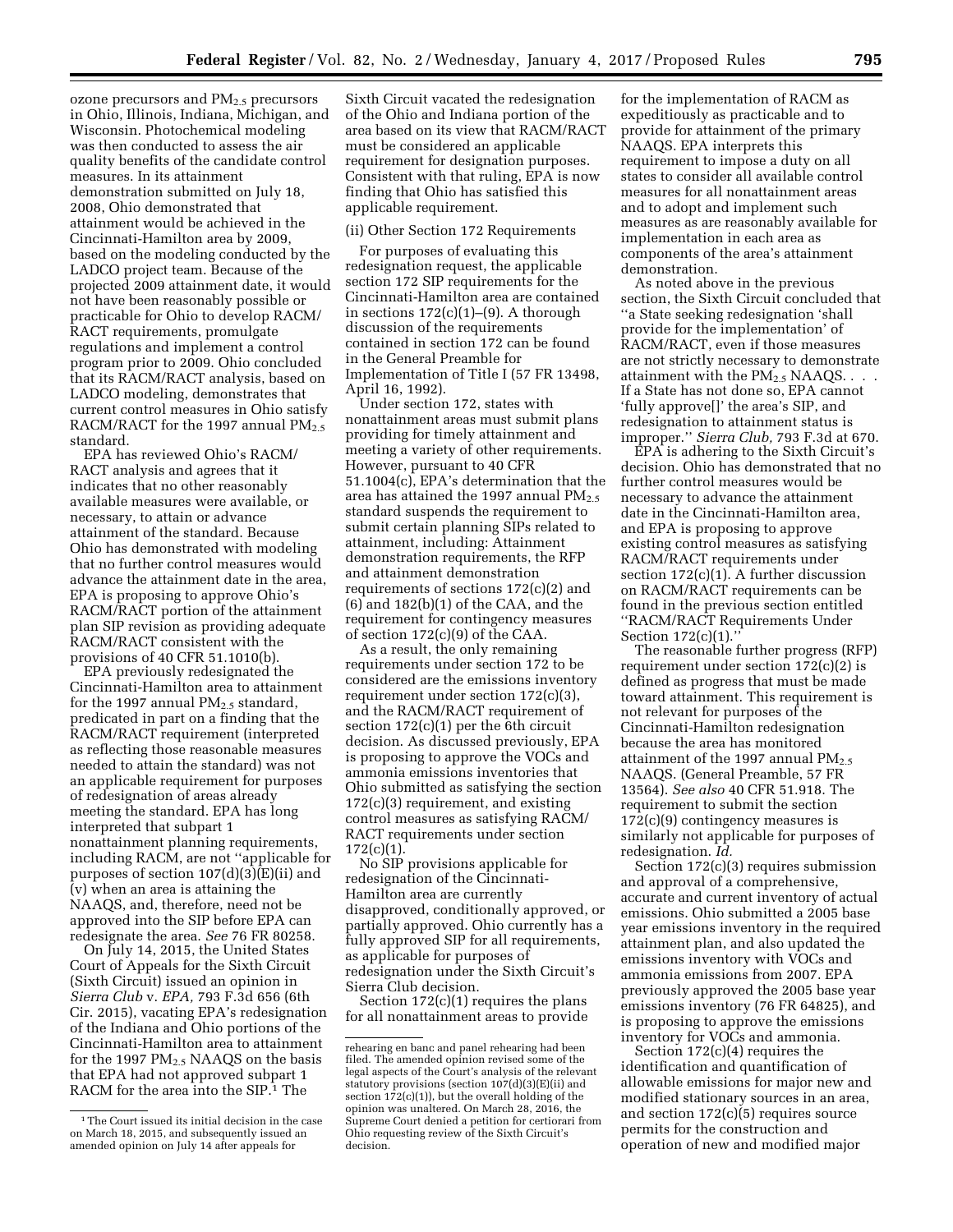stationary sources anywhere in the nonattainment area. EPA approved Ohio's current NSR program on January 10, 2003 (68 FR 1366), but has not approved updates since that time. Nonetheless, since PSD requirements will apply after redesignation, the area need not have a fully-approved NSR program for purposes of redesignation, provided that the area demonstrates maintenance of the NAAQS without part D NSR. A detailed rationale for this view is described in a memorandum from Mary Nichols, Assistant Administrator for Air and Radiation, dated October 14, 1994, entitled, ''Part D New Source Review Requirements for Areas Requesting Redesignation to Attainment.'' Ohio has demonstrated that the Cincinnati-Hamilton area will be able to maintain the standard without part D NSR in effect; therefore, the state need not have a fully approved part D NSR program prior to approval of the redesignation request. The state's PSD program will become effective in the Cincinnati-Hamilton area upon redesignation to attainment. *See*  rulemakings for Detroit, Michigan (60 FR 12467–12468, March 7, 1995); Cleveland-Akron-Lorain, Ohio (61 FR 20458, 20469–20470, May 7, 1996); Louisville, Kentucky (66 FR 53665, October 23, 2001); and Grand Rapids, Michigan (61 FR 31834–31837, June 21, 1996).

Section 172(c)(6) requires the SIP to contain control measures necessary to provide for attainment of the standard. Because attainment has been reached, no additional measures are needed to provide for attainment.

Section 172(c)(7) requires the SIP to meet the applicable provisions of section 110(a)(2). As noted above, we have found that Ohio's SIP meets the applicable requirements of section 110(a)(2) for purposes of redesignation.

# (iii) Section 176 Conformity Requirements

Section 176(c) of the CAA requires states to establish criteria and procedures to ensure that Federallysupported or funded activities, including highway projects, conform to the air quality planning goals in the applicable SIPs. The requirement to determine conformity applies to transportation plans, programs and projects developed, funded or approved under Title 23 of the U.S. Code and the Federal Transit Act (transportation conformity) as well as to all other Federally-supported or funded projects (general conformity). State transportation conformity regulations must be consistent with Federal conformity regulations relating to

consultation, enforcement, and enforceability, which EPA promulgated pursuant to CAA requirements.

EPA approved Ohio's transportation conformity SIPs on March 2, 2015 (80 FR 11134). In April 2010, EPA promulgated changes to 40 CFR 51.851, eliminating the requirement for states to maintain a general conformity SIP. Following this promulgation, EPA granted Ohio's request to remove its general conformity regulations from the SIP. *See* 80 FR 29968. EPA confirms that Ohio has met the applicable conformity requirements under section 176.

### (iv) Subpart 4

On January 4, 2013, in *Natural Resources Defense Council* v. *EPA,* the D.C. Circuit remanded to EPA the ''Final Clean Air Fine Particle Implementation Rule'' (72 FR 20586, April 25, 2007) and the ''Implementation of the New Source Review (NSR) Program for Particulate Matter Less than 2.5 Micrometers (PM2.5)'' final rule (73 FR 28321, May 16, 2008) (collectively, ''1997 PM2.5 Implementation Rule''). 706 F.3d 428 (D.C. Cir. 2013). The Court found that EPA erred in implementing the 1997 PM<sub>2.5</sub> NAAQS pursuant to the general implementation provisions of subpart 1 of part D of title I of the CAA, rather than the particulate-matter-specific provisions of subpart 4 of part D of title I.

EPA has longstanding general guidance that interprets the 1990 amendments to the CAA, making recommendations to states for meeting the statutory requirements for SIPs for nonattainment areas. *See,* ''State Implementation Plans; General Preamble for the Implementation of Title I of the Clear Air Act Amendments of 1990,'' 57 FR 13498 (April 16, 1992) (the ''General Preamble''). In the General Preamble, EPA discussed the relationship of subpart 1 and subpart 4 SIP requirements, and pointed out that subpart 1 requirements were, to an extent, ''subsumed by, or integrally related to, the more specific PM–10 requirements.'' 57 FR 13538 (April 16, 1992). The subpart 1 requirements include, among other things, provisions for attainment demonstrations, RACM, RFP, emissions inventories, and contingency measures.

For the purposes of this redesignation, in order to identify any additional requirements which would apply under subpart 4, we are considering the Cincinnati-Hamilton area to be a "moderate" PM<sub>2.5</sub> nonattainment area. Under section 188 of the CAA, all areas designated nonattainment areas under subpart 4 would initially be classified by operation of law as ''moderate''

nonattainment areas, and would remain moderate nonattainment areas unless and until EPA reclassifies the area as a ''serious'' nonattainment area. Accordingly, EPA believes that it is appropriate to limit the evaluation of the potential impact of subpart 4 requirements to those that would be applicable to moderate nonattainment areas.

Section 189(a) and (c) of subpart 4 applies to moderate nonattainment areas and includes the following: (1) An approved permit program for construction of new and modified major stationary sources (section 189(a)(1)(A)); (2) an attainment demonstration (section  $189(a)(1)(B)$ ; (3) provisions for RACM (section  $189(a)(1)(C)$ ); and  $(4)$ quantitative milestones demonstrating RFP toward attainment by the applicable attainment date (section 189(c)).

The permit requirements of subpart 4, as contained in section 189(a)(1)(A), refer to and apply the subpart 1 permit provisions requirements of sections 172 and 173 to  $PM_{10}$ , without adding to them. Consequently, EPA believes that section 189(a)(1)(A) does not itself impose for redesignation purposes any additional requirements for moderate areas beyond those contained in subpart 1.2 In any event, in the context of redesignation, EPA has long relied on the interpretation that a fully approved nonattainment new source review program is not considered an applicable requirement for redesignation, provided the area can maintain the standard with a PSD program after redesignation. A detailed rationale for this view is described in a memorandum from Mary Nichols, Assistant Administrator for Air and Radiation, dated October 14, 1994, entitled, ''Part D New Source Review Requirements for Areas Requesting Redesignation to Attainment.'' *See also*  rulemakings for Detroit, Michigan (60 FR 12467–12468, March 7, 1995); Cleveland-Akron-Lorain, Ohio (61 FR 20458, 20469–20470, May 7, 1996); Louisville, Kentucky (66 FR 53665, October 23, 2001); and Grand Rapids, Michigan (61 FR 31834–31837, June 21, 1996).

With respect to the specific attainment planning requirements under subpart 4,3 when EPA evaluates a redesignation request under subpart 1 and/or 4, any area that is attaining the PM2.5 standard is viewed as having satisfied the attainment planning

<sup>2</sup>The potential effect of section 189(e) on section 189(a)(1)(A) for purposes of evaluating this redesignation is discussed below.

<sup>3</sup> I.e., attainment demonstration, RFP, RACM, milestone requirements, contingency measures.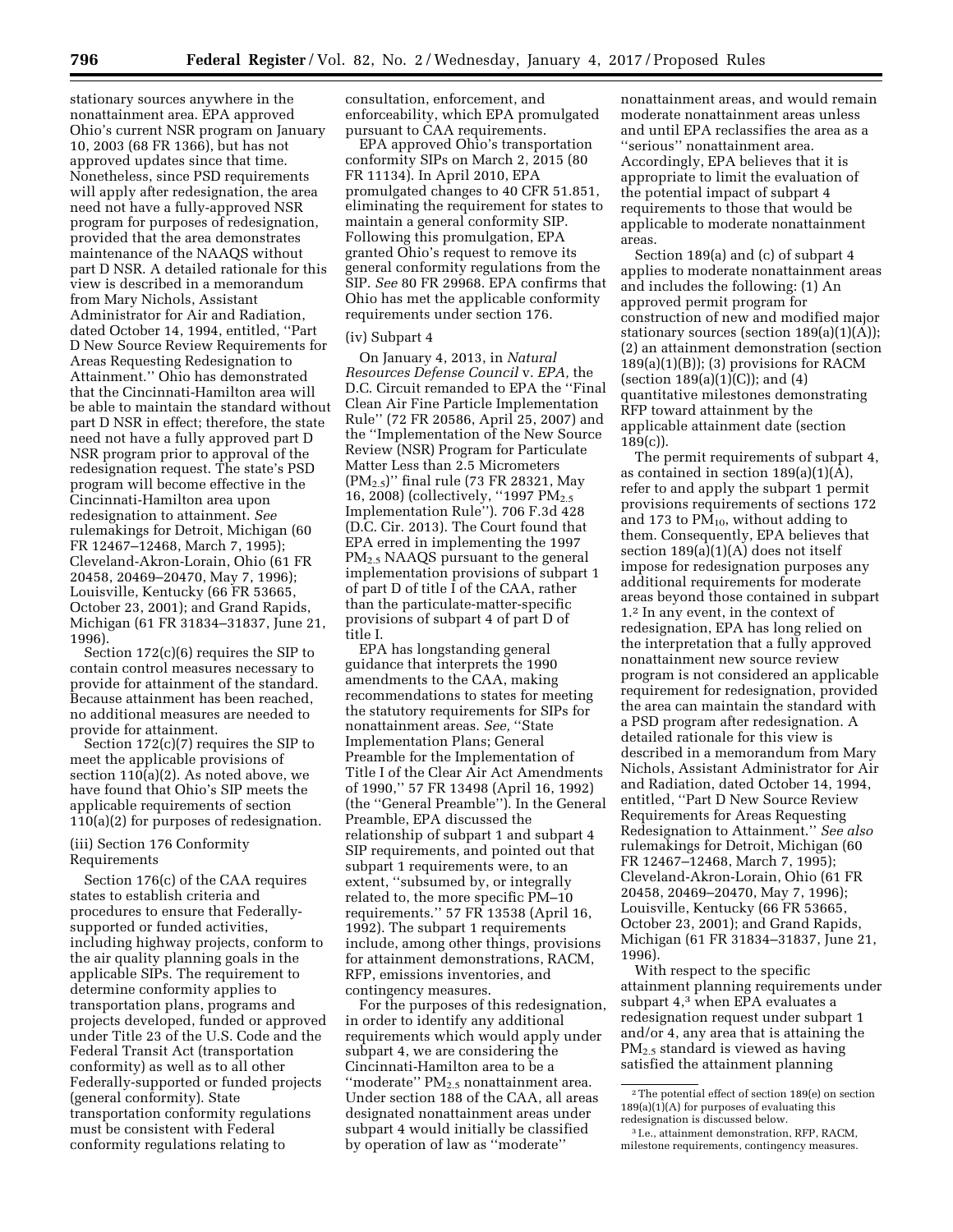requirements for these subparts. For redesignations, EPA has for many years interpreted attainment-linked requirements as not applicable for areas attaining the standard. In the General Preamble, EPA stated that:

The requirements for RFP will not apply in evaluating a request for redesignation to attainment since, at a minimum, the air quality data for the area must show that the area has already attained. Showing that the State will make RFP towards attainment will, therefore, have no meaning at that point.

''General Preamble for the Interpretation of Title I of the CAA Amendments of 1990''; (57 FR 13498, 13564, April 16, 1992).

The General Preamble also explained that:

 $[t]$ he section 172 $(c)(9)$  requirements are directed at ensuring RFP and attainment by the applicable date. These requirements no longer apply when an area has attained the standard and is eligible for redesignation. Furthermore, section 175A for maintenance plans . . . provides specific requirements for contingency measures that effectively supersede the requirements of section  $172(c)(9)$  for these areas.

#### Id.

EPA similarly stated in its September 4, 1992 Calcagni memorandum (Calcagni memorandum) that, ''[t]he requirements for reasonable further progress and other measures needed for attainment will not apply for redesignations because they only have meaning for areas not attaining the standard.''

Elsewhere in this action, EPA proposes to determine that the area has attained the 1997 annual  $PM_{2.5}$ standard. Under its longstanding interpretation, EPA is proposing to determine here that the area meets the attainment-related plan requirements of subparts 1 and 4. Thus, EPA is proposing to conclude that the requirements to submit an attainment demonstration under 189(a)(1)(B), a RACM determination under sections 172(c)(1) and 189(a)(1)(c), a RFP demonstration under section 189(c)(1), and contingency measure requirements under section 172(c)(9) are satisfied for purposes of evaluating the redesignation request.

 $\text{PM}_{2.5}$  pollution can be emitted directly from a source (primary  $PM_{2.5}$ ) or formed secondarily through chemical reactions in the atmosphere involving precursor pollutants emitted from a variety of sources. Sulfates are a type of secondary particulate formed from  $SO<sub>2</sub>$ emissions from power plants and industrial facilities. Nitrates, another common type of secondary particulate, are formed from combustion emissions

of  $NO<sub>x</sub>$  from power plants, mobile sources, and other combustion sources.

CAA section 189(e) specifically provides that control requirements for major stationary sources of direct  $PM_{10}$ shall also apply to  $PM_{10}$  precursors from those sources, except where EPA determines that major stationary sources of such precursors ''do not contribute significantly to  $PM_{10}$  levels which exceed the standard in the area.''

For a number of reasons, EPA believes that this proposed redesignation of the Cincinnati-Hamilton area is consistent with the Court's decision on this aspect of subpart 4. First, while the Court, citing section 189(e), stated that ''for a PM10 area governed by subpart 4, a precursor is 'presumptively regulated,' '' the Court expressly declined to decide the specific challenge to EPA's 1997 PM2.5 implementation rule provisions regarding ammonia and VOCs as precursors. The Court had no occasion to reach whether and how it was substantively necessary to regulate any specific precursor in a particular  $PM_{2.5}$ nonattainment area, and did not address what might be necessary for purposes of acting upon a redesignation request.

The Cincinnati-Hamilton area has attained the standard without any specific additional controls of VOCs and ammonia emissions from any sources in the area.

Precursors in subpart 4 are specifically regulated under the provisions of section 189(e), which requires, with important exceptions, control requirements for major stationary sources of  $PM_{10}$  precursors.<sup>4</sup> As explained below, we do not believe that any additional controls of ammonia and VOCs are required in the context of this redesignation.

In the General Preamble, EPA discusses its approach to implementing section 189(e). *See* 57 FR 13538–13542. With regard to precursor regulation under section 189(e), the General Preamble explicitly stated that control of VOCs under other CAA requirements may suffice to relieve a state from the need to adopt precursor controls under section 189(e) (57 FR 13542). EPA proposes to determine that Ohio has met the provisions of section 189(e) with respect to ammonia and VOCs as precursors. This proposed supplemental determination is based on our findings that: (1) The Cincinnati-Hamilton area contains no major stationary sources of

ammonia, and (2) existing major stationary sources of VOCs are adequately controlled under other provisions of the CAA regulating the ozone NAAQS.5 In the alternative, EPA proposes to determine that, under the express exception provisions of section 189(e), and in the context of the redesignation of the area, which is attaining the 1997 annual  $PM_{2.5}$ standard, at present ammonia and VOCs precursors from major stationary sources do not contribute significantly to levels exceeding the 1997  $PM_{2.5}$ standard in the Cincinnati-Hamilton area. *See* 57 FR 13539–42.

EPA notes that its 1997 PM<sub>2.5</sub> implementation rule provisions in 40 CFR 51.1002 were not directed at evaluation of PM2.5 precursors in the context of redesignation, but at SIP plans and control measures required to bring a nonattainment area into attainment of the 1997 annual  $PM_{2.5}$ NAAQS. By contrast, redesignation to attainment primarily requires the area to have already attained due to permanent and enforceable emission reductions, and to demonstrate that controls in place can continue to maintain the standard. Thus, even if we regard the Court's January 4, 2013, decision as calling for ''presumptive regulation'' of ammonia and VOCs for  $PM_{2.5}$  under the attainment planning provisions of subpart 4, those provisions do not require additional controls of these precursors for an area that already qualifies for redesignation. Nor does EPA believe that requiring Ohio to address precursors differently than it has already would result in a different redesignation outcome.

Although, as EPA has emphasized, its consideration here of precursor requirements under subpart 4 is in the context of a redesignation to attainment, EPA's existing interpretation of subpart 4 requirements with respect to precursors in attainment plans for  $PM_{10}$ contemplates that states may develop attainment plans that regulate only those precursors that are necessary for purposes of attainment in the area in question, *i.e.,* states may determine that only certain precursors need be regulated for attainment and control purposes.6 Courts have upheld this

<sup>4</sup>Under either subpart 1 or subpart 4, for purposes of demonstrating attainment as expeditiously as practicable, a state is required to evaluate all economically and technologically feasible control measures for direct PM emissions and precursor emissions, and adopt those measures that are deemed reasonably available.

<sup>5</sup>The Cincinnati-Hamilton area has reduced VOC emissions through the implementation of various SIP approved VOC control programs and various on-road and nonroad motor vehicle control programs.

<sup>6</sup>*See, e.g.,* ''Approval and Promulgation of Implementation Plans for California—San Joaquin Valley PM–10 Nonattainment Area; Serious Area Plan for Nonattainment of the 24-Hour and Annual PM–10 Standards,'' 69 FR 30006 (May 26, 2004) (approving a  $\mathrm{PM_{10}}$  attainment plan that impose Continued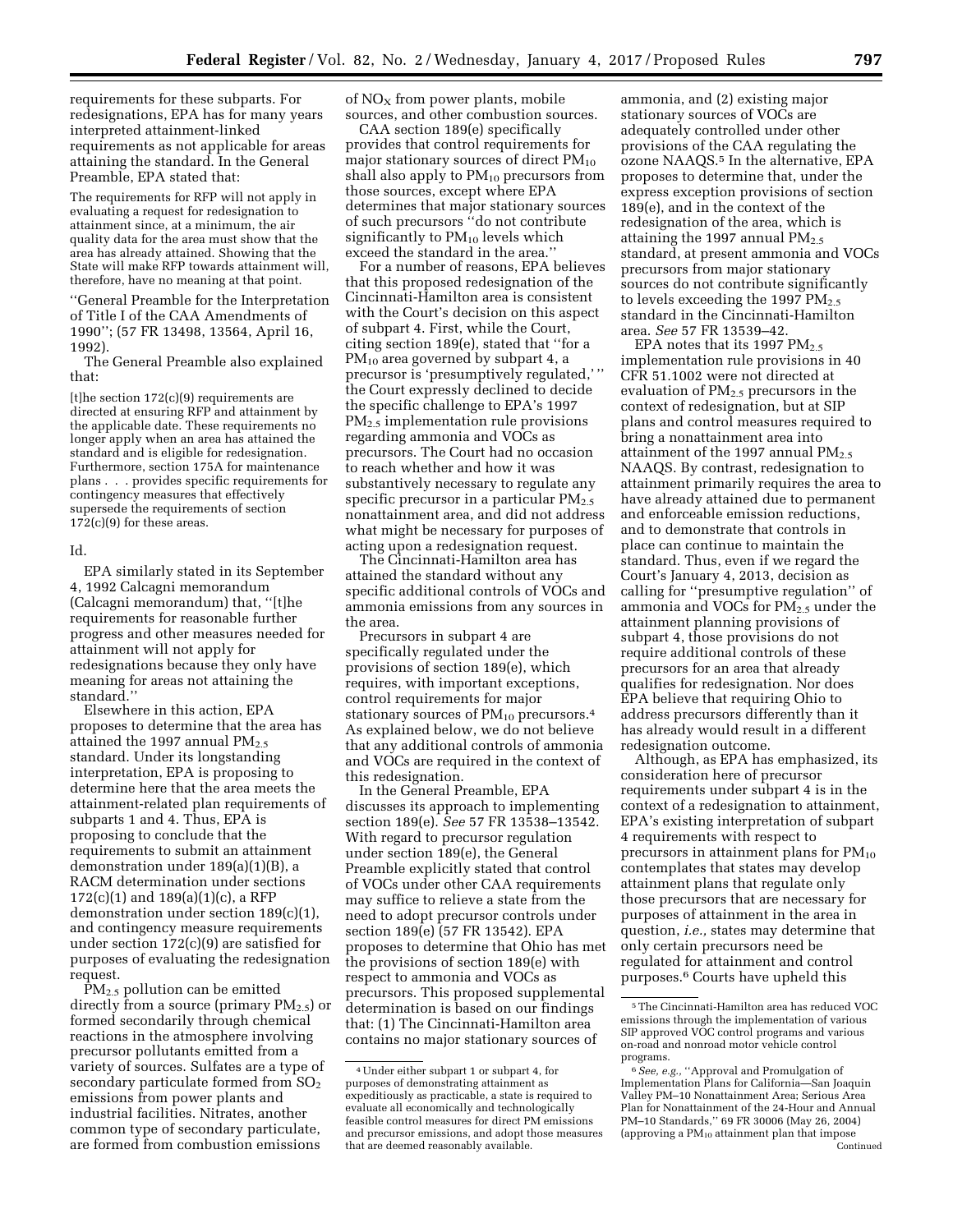approach to the requirements of subpart 4 for  $PM_{10}$ . EPA believes that application of this approach to  $PM_{2,5}$ precursors under subpart 4 is reasonable. Because the Cincinnati-Hamilton area has already attained the 1997 annual  $PM<sub>2.5</sub> NAAQS$  with its current approach to regulation of  $PM_{2,5}$ precursors, EPA believes that, in the context of this redesignation, there is no need to revisit the attainment control strategy with respect to the treatment of precursors. Even if the Court's decision is construed to impose an obligation to consider additional precursors under subpart 4 in evaluating this redesignation request, it would not affect EPA's approval here of Ohio's request for redesignation of the Cincinnati-Hamilton area. Moreover, the state has shown, and EPA is proposing to determine, that attainment in this area is due to permanent and enforceable emissions reductions on all precursors necessary to provide for continued attainment. It follows that no further control of additional precursors is necessary. Accordingly, EPA does not view the January 4, 2013, Court decision as precluding redesignation of the Cincinnati-Hamilton area to attainment for the 1997  $PM_{2.5}$  NAAQS at this time.

EPA concludes that the area has met all applicable requirements for purposes of redesignation in accordance with section  $107(d)(3)(E)(ii)$  and  $(v)$ .

## c. Fully Approved Applicable SIP Under Section 110(k) of the CAA

Upon final approval of Ohio's comprehensive VOCs and ammonia emissions inventories, EPA will have fully approved the Ohio SIP for the Cincinnati-Hamilton area under section 110(k) of the CAA for all requirements applicable for purposes of redesignation. EPA may rely on prior SIP approvals in approving a redesignation request (*See* page 3 of the Calcagni memorandum; *Southwestern Pennsylvania Growth Alliance* v. *Browner,* 144 F.3d 984, 989–990 (6th Cir. 1998); *Wall* v. *EPA,* 265 F.3d 426 (6th Cir. 2001)) plus any additional measures it may approve in conjunction with a redesignation action. *See* 68 FR 25413, 25426 (May 12, 2003). Since the passage of the CAA of 1970, Ohio has adopted and submitted, and EPA has fully approved, provisions addressing various required SIP elements under particulate matter standards. In this action, EPA is approving Ohio's VOCs and ammonia comprehensive emissions

inventories for the Cincinnati-Hamilton area as meeting the requirement of section 172(c)(3) of the CAA.

# *3. Permanent and Enforceable Reductions in Emissions (Section 107(d)(3)(E)(iii))*

EPA believes that Ohio has demonstrated that the observed air quality improvement in the Cincinnati-Hamilton area is due to permanent and enforceable reductions in emissions resulting from implementation of the SIPs, Federal measures, and other stateadopted measures.

In making this demonstration, Ohio has calculated the change in emissions between 2005, one of the years used to designate the area as nonattainment, and 2008, one of the years the Cincinnati-Hamilton area monitored attainment. The reduction in emissions and the corresponding improvement in air quality over this time period can be attributed to a number of regulatory control measures that the Cincinnati-Hamilton area and contributing areas have implemented, as discussed below.

a. Permanent and Enforceable Controls Implemented

The following is a discussion of permanent and enforceable measures that have been implemented in the area:

i. Federal Emission Control Measures

Reductions in direct emissions of  $PM_{2.5}$  and in emissions of  $PM_{2.5}$ precursors have occurred statewide and in upwind areas as a result of Federal emission control measures, with additional emission reductions expected to occur in the future. Federal emission control measures include the following.

*Tier 2 Emission Standards for Vehicles and Gasoline Sulfur Standards.*  EPA finalized this Federal rule in February 2000. These emission control requirements result in lower  $NO<sub>x</sub>$  and  $SO<sub>2</sub>$  emissions from new cars and light duty trucks, including sport utility vehicles. Emission standards established under EPA's rules became effective between 2004 and 2009. EPA has estimated that, emissions of  $NO_X$ from new vehicles have decreased by the following percentages: Passenger cars (light duty vehicles)—77 percent; light duty trucks, minivans, and sports utility vehicles—86 percent; and, larger sports utility vehicles, vans, and heavier trucks—69 to 95 percent. EPA expects fleet-wide average emissions to decline by similar percentages as new vehicles replace older vehicles. The Tier 2 standards also reduced the sulfur content of gasoline by up to 90 percent. VOCs emissions reductions will be approximately 12 percent for passenger

cars; 18 percent for smaller SUVs, light trucks, and minivans; and 15 percent for larger SUVs, vans, and heavier trucks.

*Heavy-Duty Diesel Engine Rule.* EPA issued this rule in July 2000. This rule, which was phased in between 2004 and 2007, includes standards limiting the sulfur content of diesel fuel. This rule is estimated to reduce  $NO<sub>x</sub>$  emissions from diesel trucks and buses by approximately 40 percent. The level of sulfur in highway diesel fuel is also estimated to have dropped by 97 percent by mid-2006 due to this rule.

*Nonroad Diesel Rule.* In May 2004, EPA promulgated a new rule for large nonroad diesel engines, such as those used in construction, agriculture, and mining equipment, to be phased in between 2008 and 2014. Prior to 2006, nonroad diesel fuel averaged approximately 3,000 ppm sulfur. This rule limited nonroad diesel sulfur content to 15 ppm by 2010. It is estimated that compliance with this rule has cut emissions from nonroad diesel engines by more than 90%. This rule achieved some emission reductions by 2008 and was fully implemented by 2010. The reduction in fuel sulfur content also yielded an immediate reduction in sulfate particle emissions from all diesel vehicles.

ii. Control Measures in Contributing Areas

Given the significance of sulfates and nitrates in the Cincinnati-Hamilton area, the area's air quality is strongly affected by regulated emissions from power plants.

*NOX* SIP Call. On October 27, 1998 (63 FR 57356), EPA issued a  $NO<sub>x</sub>$  SIP Call requiring the District of Columbia and 22 states to reduce emissions of  $NO_{X}$ . Affected states were required to comply with Phase I of the SIP Call beginning in 2004, and Phase II beginning in 2007. Emission reductions resulting from regulations developed in response to the  $NO<sub>X</sub>$  SIP Call are permanent and enforceable.

*CAIR and CSAPR.* EPA proposed CAIR on January 30, 2004, at 69 FR 4566, promulgated CAIR on May 12, 2005, at 70 FR 25162, and promulgated associated Federal Implementation Plans (FIPs) on April 28, 2006, at 71 FR 25328, in order to reduce  $SO_2$  and  $NO_X$ emissions and improve air quality in many areas across the Eastern United States. However, on July 11, 2008, the United States Court of Appeals for the District of Columbia Circuit (D.C. Circuit or Court) issued its decision to vacate and remand both CAIR and the associated CAIR FIPs in their entirety (North Carolina v. EPA, 531 F.3d 836 (D.C. Cir. 2008)). EPA petitioned for a

controls on direct  $PM_{10}$  and  $NO<sub>X</sub>$  emissions and did not impose controls on SO<sub>2</sub>, VOC, or ammonia<br>emissions).

emissions). 7*See, e.g., Assoc. of Irritated Residents* v. *EPA et al.,* 423 F.3d 989 (9th Cir. 2005).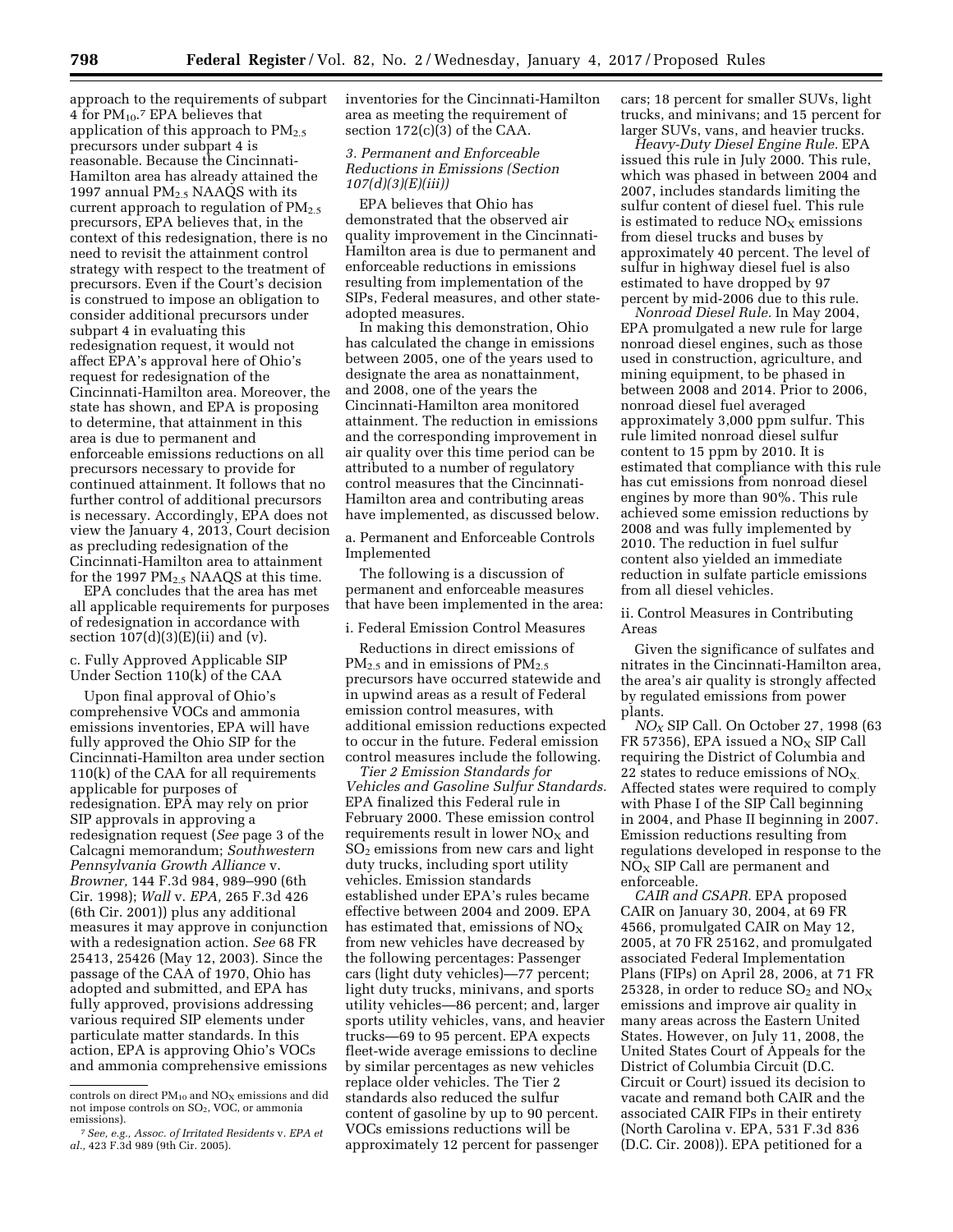rehearing, and the Court issued an order remanding CAIR and the CAIR FIPs to EPA without vacatur (North Carolina v. EPA, 550 F.3d 1176 (D.C. Cir. 2008)). The Court, thereby, left CAIR in place in order to ''temporarily preserve the environmental values covered by CAIR'' until EPA replaced it with a rule consistent with the Court's opinion (id. at 1178). The Court directed EPA to ''remedy CAIR's flaws'' consistent with the July 11, 2008, opinion, but declined to impose a schedule on EPA for completing this action (id).

On August 8, 2011 (76 FR 48208), acting on the D.C. Circuit's remand, EPA promulgated CSAPR to replace CAIR and, thus, to address the interstate transport of emissions contributing to nonattainment and interfering with maintenance of the two air quality standards covered by CAIR as well as the 2006  $PM<sub>2.5</sub> NAAQS$ . CSAPR requires substantial reductions of  $SO_2$  and  $NO_X$ emissions from electric generating units (EGUs) in 28 states in the eastern United States. As a general matter, because CSAPR is CAIR's replacement, emissions reductions associated with CAIR will for most areas be made permanent and enforceable through implementation of CSAPR.

Numerous parties filed petitions for review of CSAPR in the D.C. Circuit, and on August 21, 2012, the court issued its ruling, vacating and remanding CSAPR to EPA and ordering continued implementation of CAIR. *EME Homer City Generation, L.P.* v. *EPA,* 696 F.3d 7, 38 (D.C. Cir. 2012). The D.C. Circuit's vacatur of CSAPR was reversed by the United States Supreme Court on April 29, 2014, and the case was remanded to the D.C. Circuit to resolve remaining issues in accordance with the high court's ruling. *EPA* v. *EME Homer City Generation, L.P.,* 134 S. Ct. 1584 (2014).

On remand, the D.C. Circuit affirmed CSAPR in most respects, but invalidated

without vacating some of the CSAPR budgets as to a number of states. *EME Homer City Generation, L.P.* v. *EPA,* 795 F.3d 118 (D.C. Cir. 2015) (*EME Homer City II*). The litigation over CSAPR ultimately delayed implementation of that rule for three years, from January 1, 2012, when CSAPR's cap-and-trade programs were originally scheduled to replace the CAIR cap-and-trade programs, to January 1, 2015. CSAPR's Phase 2 budgets were originally promulgated to begin on January 1, 2014, and are now scheduled to begin on January 1, 2017. As part of the remand, the D.C. Circuit found the Ohio 2014  $NO<sub>X</sub>$  budget was invalid, stating that based on EPA's own data, Ohio made no contribution to downwind states' nonattainment. On November 16, 2015, EPA proposed the CSAPR Update Rule (80 FR 75706) which, when finalized, will establish permanent and enforceable reduction through revised  $NO<sub>x</sub>$  ozone season budgets for Ohio.

Because the emission reduction requirements of CAIR were enforceable through the 2011 control period, and because CSAPR has been promulgated to address the requirements previously addressed by CAIR and will achieve similar or greater reductions once finalized, EPA has determined that the EGU emission reductions that helped lead to attainment in the Cincinnati-Hamilton area can now be considered permanent and enforceable and that the requirement of CAA section  $107(d)(3)(E)(iii)$  has been met.

#### b. Emission Reductions

Ohio developed an emissions inventory for  $NO<sub>X</sub>$ , direct  $PM<sub>2.5</sub>$ , and SO2 for 2005, one of the years used to designate the area as nonattainment, and 2008, one of the years the Cincinnati-Hamilton area monitored attainment of the standard.

Emissions of  $SO_2$  and  $NO_X$  from EGUs were derived from EPA's Clean Air

Market's acid rain database. These emissions reflect Ohio's  $NO<sub>x</sub>$  emission budgets resulting from EPA's  $NO<sub>x</sub>$  SIP call. The 2008 emissions from EGUs reflect Ohio's emission caps under CAIR. All other point source emissions were obtained from Ohio's source facility emissions reporting.

Area source emissions for the Cincinnati-Hamilton area for 2005 were taken from periodic emissions inventories.8 These 2005 area source emission estimates were extrapolated to 2008. Source growth factors were supplied by LADCO. These growth factors were based on the U.S Department of Commerce Bureau of Economic Analysis (BEA) growth factors, with some updated local information.

Nonroad mobile source emissions were extrapolated from nonroad mobile source emissions reported in EPA's 2005 National Emissions Inventory (NEI). Contractors were employed by LADCO to estimate emissions for commercial marine vessels and railroads.

On-road mobile source emissions were calculated using EPA's mobile source emission factor model, MOVES2010, in conjunction with transportation model results developed by the Ohio-Kentucky-Indiana Regional Council of Governments (OKI).

All emissions estimates discussed below were documented in the submittals and appendices to Ohio's redesignation request submittal of July 22, 2016. For these data and additional emissions inventory data, the reader is referred to EPA's digital docket for this rule, *[http://www.regulations.gov,](http://www.regulations.gov)* for docket number EPA–R05–OAR–2016– 0479, which includes a digital copy of Ohio's submittal.

Emissions data in tons per year (tpy) for the Cincinnati-Hamilton area are shown in Tables 2, 3, and 4 below.

TABLE 2—COMPARISON OF 2005 EMISSIONS FROM THE NONATTAINMENT YEAR AND 2008 EMISSIONS FOR AN ATTAINMENT YEAR FOR  $NO<sub>X</sub>$  in the Cincinnati-Hamilton Area

| Sector  | 2005      | 2008      | Net change<br>$(2008 - 2005)$ |
|---------|-----------|-----------|-------------------------------|
|         | 55.930.44 | 46,853.89 | $-9,076.55$                   |
| Non-FGU | 10.371.70 | 9,790.50  | $-581.20$                     |
|         | 12.417.57 | 10.561.92 | $-1,855.65$                   |
|         | 7.810.74  | 7.975.67  | 164.93                        |
|         | 9,352.60  | 9.052.95  | $-299.65$                     |
| On-road | 71.919.89 | 64.471.22 | $-7.448.67$                   |

<sup>8</sup>Periodic emission inventories are derived by states every three years and reported to EPA. These periodic emission inventories are required by the

Federal Consolidated Emissions Reporting Rule, codified at 40 CFR Subpart A. EPA revised these and other emission reporting requirements in a final rule published on December 17, 2008, at 73 FR 76539.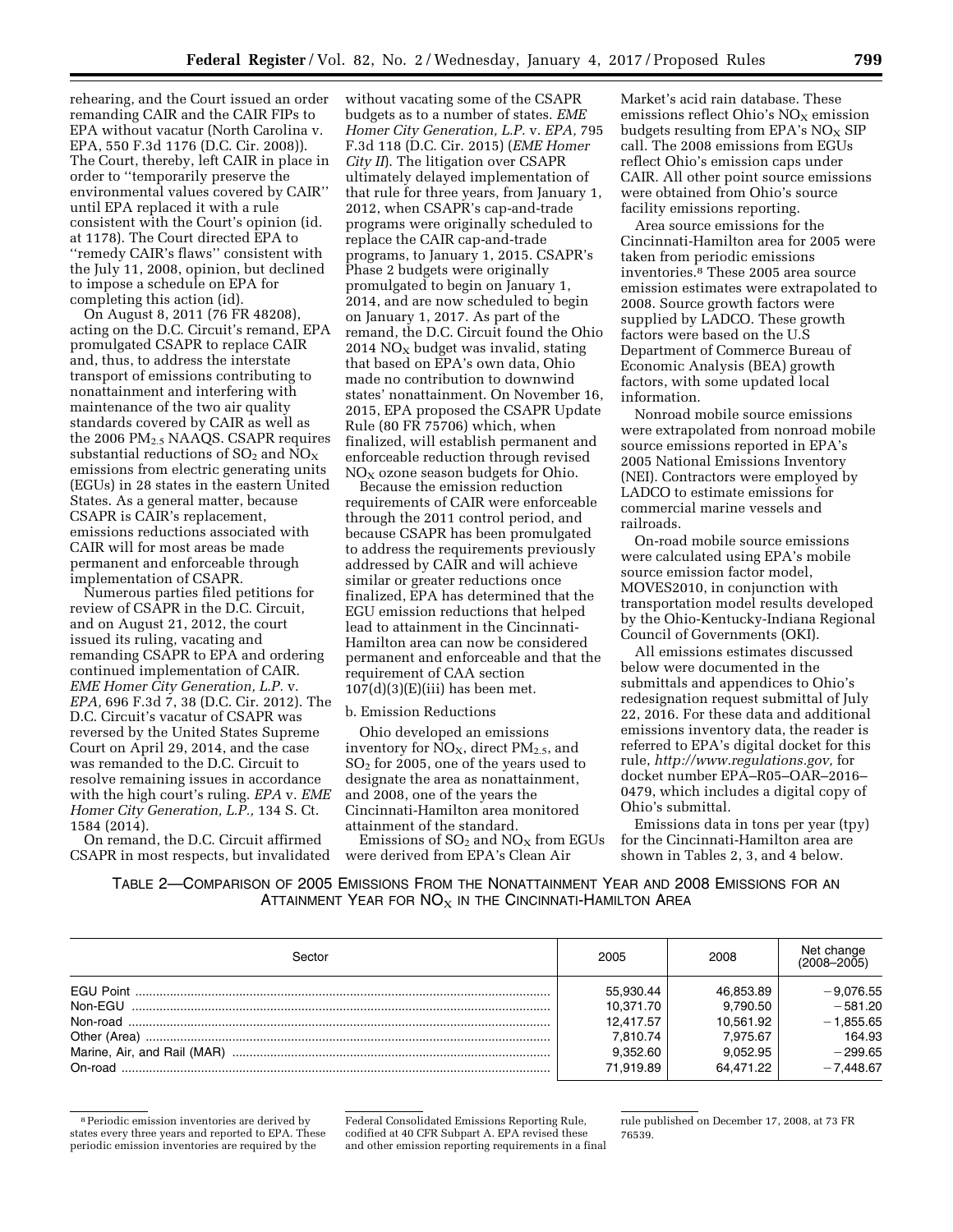TABLE 2—COMPARISON OF 2005 EMISSIONS FROM THE NONATTAINMENT YEAR AND 2008 EMISSIONS FOR AN ATTAINMENT YEAR FOR  $NO<sub>X</sub>$  in the Cincinnati-Hamilton Area-Continued

ector

| Sector | 2005       | 2008       | Net change<br>$(2008 - 2005)$ |
|--------|------------|------------|-------------------------------|
| Total  | 167,802.94 | 148,706.15 | $-19,096.79$                  |

# TABLE 3—COMPARISON OF 2005 EMISSIONS FROM THE NONATTAINMENT YEAR AND 2008 EMISSIONS FOR AN ATTAINMENT YEAR FOR  $SO_2$  in the Cincinnati-Hamilton Area

| Sector           | 2005       | 2008       | Net change<br>$(2008 - 2005)$ |
|------------------|------------|------------|-------------------------------|
| <b>FGU Point</b> | 218.395.56 | 98.334.17  | $-120.061.39$                 |
| Non-FGU          | 15.532.09  | 13.483.92  | $-2.048.17$                   |
| Non-road         | 1.057.16   | 416.87     | $-640.29$                     |
| Area             | 3.494.39   | 3.520.77   | 26.38                         |
| <b>MAR</b>       | .092.58    | 982.82     | $-109.76$                     |
| On-road          | 392.00     | 277.59     | $-114.41$                     |
|                  | 239.963.78 | 117.016.14 | $-122.947.64$                 |

# TABLE 4—COMPARISON OF 2005 EMISSIONS FROM THE NONATTAINMENT YEAR AND 2008 EMISSIONS FOR AN ATTAINMENT YEAR FOR DIRECT PM<sub>2.5</sub> IN THE CINCINNATI-HAMILTON AREA

| Sector     | 2005     | 2008     | Net change<br>(2008-2005) |
|------------|----------|----------|---------------------------|
|            | 2.062.91 | .633.15  | $-429.76$                 |
| Non-EGU    | .352.79  | .458.52  | 105.73                    |
| Non-road   | 984.35   | 853.89   | $-130.46$                 |
| Area       | 828.85   | .864.80  | 35.95                     |
| <b>MAR</b> | 416.20   | 414.43   | $-1.77$                   |
| On-road    | 2.810.30 | 2.679.85 | $-130.45$                 |
| Γotal      | 9.455.40 | 8.904.64 | $-550.76$                 |

Table 2 shows reductions in  $NO<sub>X</sub>$ emissions for the Cincinnati-Hamilton area by 19,096.79 tpy between 2005 (nonattainment year) and 2008 (attainment year). Table 3 shows that the Cincinnati-Hamilton area reduced SO2 emissions by 122,947.64 tpy between 2005 and 2008. Table 4 shows reductions in direct  $PM_{2.5}$  emissions for the Cincinnati-Hamilton area by 550.76 tpy between 2005 and 2008.

## 4. Maintenance Plan Pursuant to Section 175A of the CAA (Section 107(d)(3)(E)(iv))

EPA has fully approved an applicable maintenance plan that meets the requirements of section 175(a) on December 23, 2011. *See* 76 FR 80253. In conjunction with Ohio's request to redesignate the Cincinnati-Hamilton nonattainment area to attainment, Ohio has submitted an updated attainment inventory of the maintenance plan to reflect the provisions of subpart 4 (Title I, Part D) of the CAA, and EPA is updating the maintenance plan to 2027.

a. What is required in a maintenance plan?

Section 175A of the CAA sets forth the required elements of a maintenance plan for areas seeking redesignation from nonattainment to attainment. Under section 175A, the plan must demonstrate continued attainment of the applicable NAAQS for at least ten years after EPA approves a redesignation to attainment. Eight years after redesignation, the state must submit a revised maintenance plan which demonstrates that attainment will continue to be maintained for ten years following the initial ten year maintenance period. To address the possibility of future NAAQS violations, the maintenance plan must contain contingency measures with a schedule for implementation as EPA deems necessary to assure prompt correction of any future  $PM<sub>2.5</sub>$  violations.

The Calcagni memorandum provides additional guidance on the content of a maintenance plan. The memorandum

states that a maintenance plan should address the following items: The attainment emissions inventory, a maintenance demonstration showing maintenance for the ten years of the maintenance period, a commitment to maintain the existing monitoring network, factors and procedures to be used for verification of continued attainment of the NAAQS, and a contingency plan to prevent or correct future violations of the NAAQS.

Section 175A requires a state seeking redesignation to attainment to submit a SIP revision to provide for the maintenance of the NAAQS in the area ''for at least 10 years after the redesignation.'' EPA has interpreted this as a showing of maintenance ''for a period of ten years following redesignation.'' Calcagni memorandum, p. 9. Where the emissions inventory method of showing maintenance is used, its purpose is to show that emissions during the maintenance period will not increase over the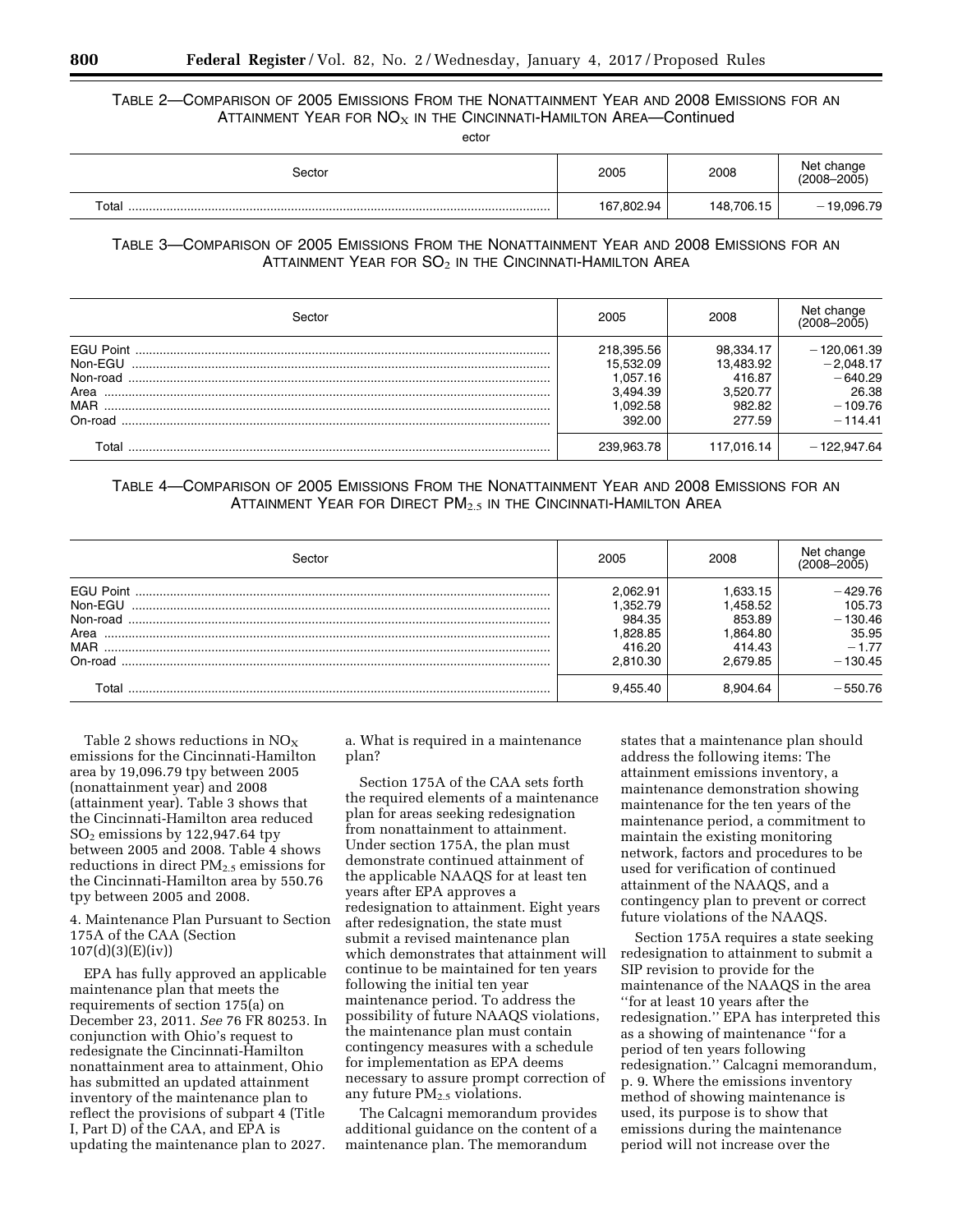attainment year inventory. Calcagni memorandum, pp. 9–10.

As discussed in detail in the section below, the state's maintenance plan submission expressly documents that the area's emissions inventories will remain below the attainment year inventories through 2021. In addition, for the reasons set forth below, EPA believes that the state's submission, in conjunction with additional supporting information, further demonstrates that the area will continue to maintain the 1997 annual SO2 NAAQS at least through 2027. Thus, any EPA action to finalize its proposed approval of the redesignation request and maintenance plans in 2017, will be based on a showing, in accordance with section 175A, that the state's maintenance plan provides for maintenance for at least ten years after redesignation.

#### b. Attainment Inventory

Ohio developed an emissions inventory for  $NO<sub>X</sub>$ , direct  $PM<sub>2.5</sub>$ , and SO2 for 2008, one of the years in the period during which the Cincinnati-Hamilton area monitored attainment of the 1997 annual  $PM<sub>2.5</sub>$  standard, as described previously. The attainment level of emissions is summarized in Tables 2, 3, and 4, above. Ohio also included emissions inventories for VOCs and ammonia from 2007, in accordance with the provisions of Subpart 4 (Title I, Part D) of the CAA. These emissions are summarized in Table 6, in discussion of the maintenance plan below.

#### c. Demonstration of Maintenance

Ohio has a fully approved maintenance plan that meets the requirements of Section 175(A). *See* 76 FR 80253. Along with the redesignation request, Ohio submitted an updated attainment inventory to reflect the provision of subpart 4. Ohio's plan demonstrates maintenance of the 1997 annual  $PM<sub>2.5</sub>$  standard through 2021 by showing that current and future

emissions of NO<sub>X</sub>, directly emitted  $PM_{2.5}$  and  $SO_2$  in the area remain at or below attainment year emission levels. Section 175A requires a state seeking redesignation to attainment to submit a SIP revision to provide for the maintenance of the NAAQS in the area ''for at least 10 years after the redesignation.'' EPA has interpreted this as a showing of maintenance ''for a period of ten years following redesignation.'' Calcagni memorandum, p. 9. Where the emissions inventory method of showing maintenance is used, its purpose is to show that emissions during the maintenance period will not increase over the attainment year inventory. Calcagni memorandum, pp. 9–10.

As discussed in detail in the section below, Ohio's maintenance plan expressly documents that the area's emissions inventories will remain below the attainment year inventories through 2021. In addition, for the reasons set forth below, EPA believes that the state's submission, in conjunction with additional supporting information, further demonstrates that the area will continue to maintain the  $PM_{2.5}$  standard at least through 2027. Thus, if EPA finalizes its proposed approval of the redesignation request in 2017, it will be based on a showing, in accordance with section 175A, that the state's maintenance plan provides for maintenance for at least ten years after redesignation.

Ohio's plan demonstrates maintenance of the 1997 annual  $PM_{2.5}$ NAAQS through 2021 by showing that current and future emissions of  $NO<sub>X</sub>$ , directly emitted  $PM_{2.5}$  and  $SO_2$  for the area remain at or below attainment year emission levels.

The rate of decline in emissions of  $PM_{2.5}$ , NO<sub>x</sub>, and SO<sub>2</sub> from the attainment year 2008 through 2021 indicates that the emissions inventory levels not only significantly decline between 2008 and 2021, but also will continue to decline through 2027 and

beyond. PM2.5 emissions in the nonattainment area are projected to decrease by 270.09 tpy in 2015 and 702.01 tpy in 2021.  $NO<sub>x</sub>$  emissions in the nonattainment area are projected to decrease by 42,994.13 tpy in 2015 and 69,887.02 tpy in 2021. SO<sub>2</sub> emissions in the nonattainment area are projected to decline by 4,765.88 tpy in 2015 and 28,505.87 in 2021. These rates of decline are consistent with monitored and projected air quality trends; and emissions reductions achieved through emissions controls and regulations that will remain in place beyond 2027, and through fleet turnover that will continue beyond 2027, among other factors. EPA is proposing that the previously approved MVEBs are adequate for conformity purposes. See section 5 below for further details regarding MVEBs.

A maintenance demonstration need not be based on modeling. *See Wall* v. *EPA,* 265 F.3d 426 (6th Cir. 2001), *Sierra Club* v. *EPA,* 375 F. 3d 537 (7th Cir. 2004). *See also* 66 FR 53094, 53099– 53100 (October 19, 2001), 68 FR 25413, 25430–25432 (May 12, 2003). Ohio uses emissions inventory projections for the years 2018 and 2021 to demonstrate maintenance for the entire Cincinnati-Hamilton area. The projected emissions were estimated by Ohio, with assistance from LADCO and OKI, who used the MOVES2010 model for mobile source projections. Projection modeling of inventory emissions was done for the 2018 interim year emissions using estimates based on the 2009 and 2018 LADCO modeling inventory, using LADCO's growth factors, for all sectors. The 2021 maintenance year emission estimates were based on emissions estimates from the 2018 LADCO modeling. Table 5 shows the 2008 attainment base year emission estimates and the 2015 and 2021 emission projections for the Cincinnati-Hamilton area, taken from Ohio's July 22, 2016, submission.

# TABLE 5—COMPARISON OF 2008, 2015 AND 2021  $NO_{X}$ , DIRECT  $PM_{2.5}$ , AND  $SO_{2}$  EMISSION TOTALS (tpy) FOR THE CINCINNATI-HAMILTON AREA

| SO <sub>2</sub> | $NO_{Y}$                                                                                                                                                                                              | $PM_{2.5}$ |
|-----------------|-------------------------------------------------------------------------------------------------------------------------------------------------------------------------------------------------------|------------|
|                 | $117,016.14$   148,706.15    8,904.64.<br>$112.250.26$   105.712.02    8.634.55.<br>88.510.27  78.819.13  8.202.63.<br>$28.505.87$ 69.887.02  702.01.<br>24% decrease    47% decrease    8% decrease. |            |

Table 5 shows that, for the period between 2008 and the maintenance projection for 2021, the Cincinnati-Hamilton area will reduce  $NO<sub>X</sub>$ 

emissions by 69,887.02 tpy; direct  $PM_{2.5}$ emissions by  $702.01$  tpy; and  $SO<sub>2</sub>$ emissions by 28,505.87 tpy. The 2021 projected emissions levels are

significantly below attainment year inventory levels, and, based on the rate of decline, it is highly improbable that any increases in these levels will occur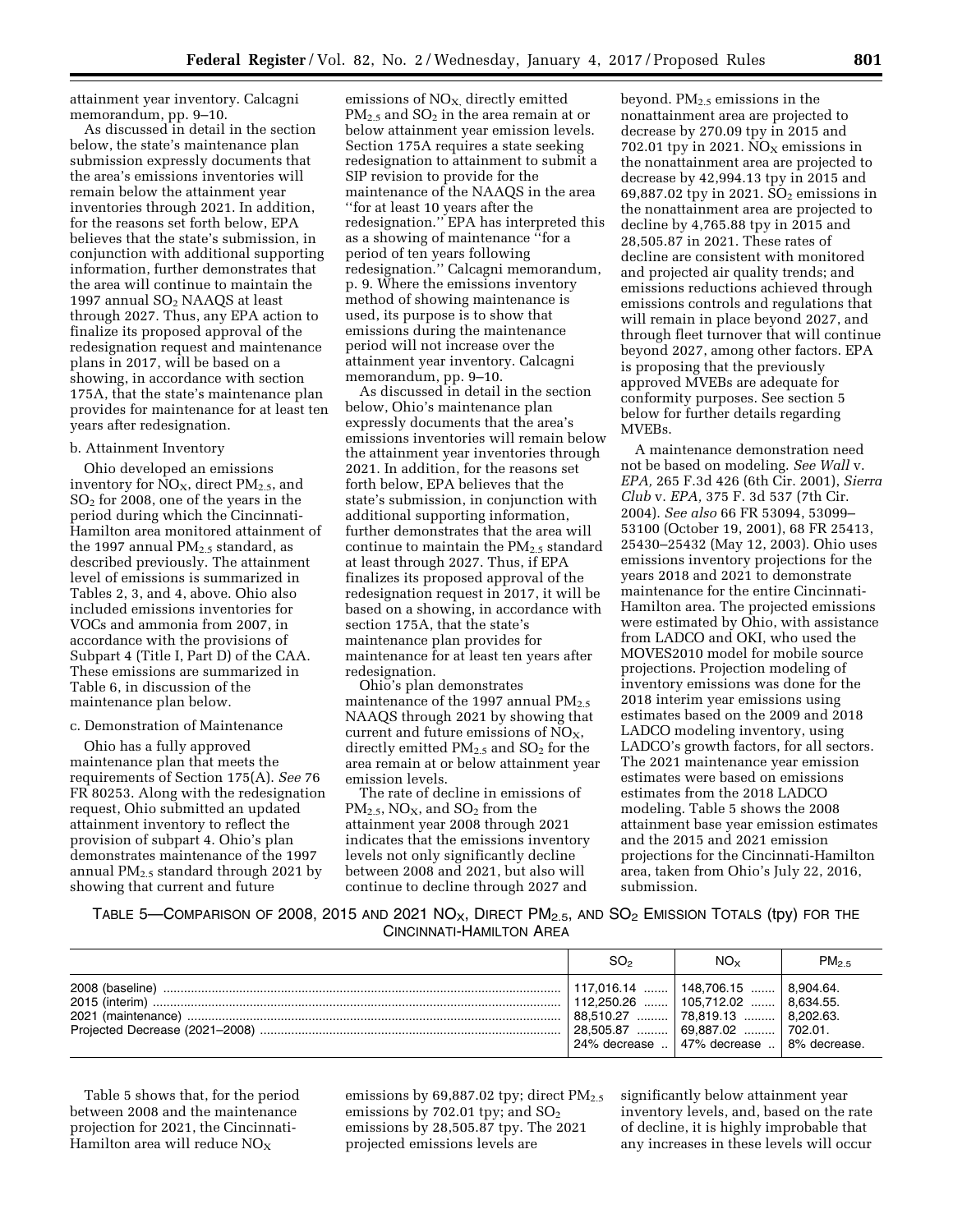in 2027 and beyond. Thus, the emissions inventories set forth in Table 5 show that the area will continue to maintain the 1997 annual  $PM_{2.5}$ standard during the maintenance period and at least through 2027.

As Table 1 demonstrates, monitored PM2.5 design value concentrations in the Cincinnati-Hamilton area are well below the NAAQS in the years beyond 2008, the attainment year for the area. Further, those values are trending downward as time progresses. Based on the future projections of emissions in 2015 and 2021 showing significant emissions reductions in direct  $PM_{2.5}$ , NO<sub>X</sub>, and SO2, it is very unlikely that monitored PM2.5 values in 2027 and beyond will show violations of the NAAQS. Additionally, the 2013–2015 design values, which range from 9.5 to  $11.2 \mu g$ / m3, provide a sufficient margin in the unlikely event emissions rise slightly in the future.

## Maintenance Plan Evaluation of Ammonia and VOCs

With regard to the redesignation of the Cincinnati-Hamilton area, in evaluating the effect of the Court's remand of EPA's implementation rule, which included presumptions against consideration of VOCs and ammonia as PM2.5 precursors, EPA in this proposal is also considering the impact of the decision on the maintenance plan required under sections 175A and  $107(d)(3)(E)(iv)$ . To begin with, EPA notes that the area has attained the 1997 annual  $PM_{2.5}$  standard and that the state has shown that attainment of the standard is due to permanent and enforceable emission reductions.

EPA proposes to confirm that the state's maintenance plan shows continued maintenance of the standard by tracking the levels of the precursors whose control brought about attainment of the 1997  $PM<sub>2.5</sub>$  standard in the Cincinnati-Hamilton area. EPA therefore believes that the only additional consideration related to the maintenance plan requirements that results from the Court's January 4, 2013 decision is that of assessing the potential role of VOCs and ammonia in demonstrating continued maintenance in this area. As explained below, based upon documentation provided by the state and supporting information, EPA believes that the maintenance plan for the Cincinnati-Hamilton area need not include any additional emission reductions of VOCs or ammonia in order to provide for continued maintenance of the standard.

First, as noted above in EPA's discussion of section 189(e), VOCs emission levels in this area have historically been well-controlled under SIP requirements related to ozone and other pollutants. Second, total ammonia emissions throughout the Cincinnati-Hamilton area are very low, estimated to be less than 3,200 tpy. *See* Table 6 below. This amount of ammonia emissions appears especially small in comparison to the total amounts of  $SO<sub>2</sub>$ ,  $NO<sub>x</sub>$ , and even direct  $PM<sub>2.5</sub>$  emissions from sources in the area. Third, as described below, available information shows that no precursor, including VOCs and ammonia, is expected to increase over the maintenance period so as to interfere with or undermine the state's maintenance demonstration.

Ohio's maintenance plan shows that emissions of direct PM<sub>2.5</sub>, SO<sub>2</sub>, and NO<sub>X</sub> are projected to decrease by 702.01 tpy, 28,505.87 tpy, and 69,887.022 tpy, respectively, over the maintenance period. *See* Table 5 above. In addition, emissions inventories used in the regulatory impact analysis (RIA) for the 2012 PM2.5 NAAQS show that VOCs and ammonia emissions are projected to decrease by 16,716 tpy and 119 tpy, respectively between 2007 and 2020. *See* Table 6 below. While the RIA emissions inventories are only projected out to 2020, there is no reason to believe that this downward trend would not continue through 2027. Given that the Cincinnati-Hamilton area is already attaining the 1997 annual  $PM<sub>2.5</sub> NAAQS$ even with the current level of emissions from sources in the area, the downward trend of emissions inventories would be consistent with continued attainment. Indeed, projected emissions reductions for the precursors that the state is addressing for purposes of the 1997 PM2.5 NAAQS indicate that the area should continue to attain the NAAQS following the precursor control strategy that the state has already elected to pursue. Even if VOCs and ammonia emissions were to increase unexpectedly between 2020 and 2027, the overall emissions reductions projected in direct  $PM_{2.5}$ ,  $SO_2$ , and  $NO_X$ would be sufficient to offset any increases. For these reasons, EPA believes that local emissions of all of the potential PM2.5 precursors will not increase to the extent that they will cause monitored  $PM_{2.5}$  levels to violate the 1997  $PM_{2.5}$  standard during the maintenance period.

TABLE 6—COMPARISON OF 2007 AND 2020 VOC AND AMMONIA EMISSION TOTALS BY SOURCE SECTOR (tpy) FOR THE CINCINNATI-HAMILTON AREA 9

|                | VOC.                                      |                                          | Ammonia                                  |                                 |                                 |                                            |
|----------------|-------------------------------------------|------------------------------------------|------------------------------------------|---------------------------------|---------------------------------|--------------------------------------------|
| Sector         | 2007                                      | 2020                                     | Net change<br>2020-2007                  | 2007                            | 2020                            | Net change<br>2020–2007                    |
| fires<br>point | 224<br>24,149<br>9,294<br>20,317<br>5,138 | 224<br>24,080<br>5,228<br>8,041<br>4.831 | $-69$<br>$-4,066$<br>$-12,275$<br>$-306$ | 16<br>2,158<br>13<br>890<br>109 | 16<br>2,223<br>15<br>481<br>332 | 0<br>65<br>$\overline{2}$<br>$-409$<br>222 |
| Total          | 59,121                                    | 42,404                                   | $-16.716$                                | 3,186                           | 3,067                           | $-119$                                     |

In addition, available air quality modeling analyses show continued maintenance of the standard during the maintenance period. The current annual

design values for the area range from 9.5 to  $11.2 \mu$ g/m3 (based on 2013–2015 air quality data), which are well below the 1997 annual  $PM<sub>2.5</sub> NAAQS$  of 15  $\mu$ g/m<sup>3</sup>. Moreover, the modeling analysis conducted for the RIA for the 2012 PM2.5 NAAQS indicates that the design values for this area are expected to

continue to decline through 2020. In the RIA analysis, the highest 2020 modeled design value for the Cincinnati-Hamilton area is 10.5  $\mu$ g/m<sup>3</sup>. Given that precursor emissions are projected to decrease through 2027, it is reasonable to conclude that monitored  $PM_{2.5}$  levels

<sup>9</sup>These emissions estimates were taken from the emissions inventories developed for the RIA for the 2012 PM2.5 NAAQS which can be found in the docket.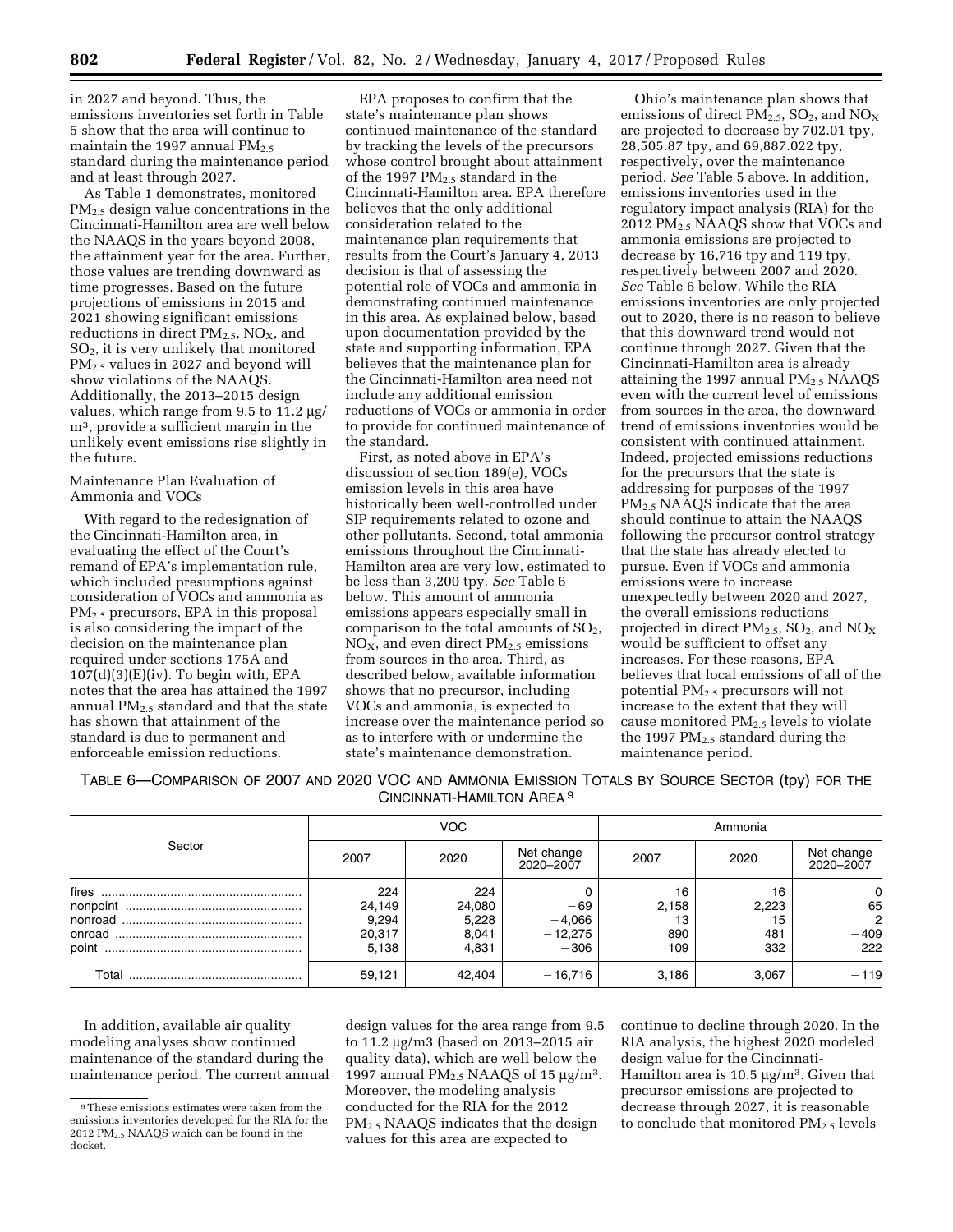in this area will also continue to decrease through 2027.

Thus, EPA believes that there is ample justification to conclude that the Cincinnati-Hamilton area should be redesignated, even taking into consideration the emissions of other precursors potentially relevant to PM<sub>2.5</sub>. After consideration of the D.C. Circuit's January 4, 2013 decision, and for the reasons set forth in this notice, EPA proposes to approve the state's revised attainment inventory into the previously approved maintenance plan.

Based on the information summarized above, Ohio has adequately demonstrated maintenance of the 1997 PM2.5 standard in this area for a period extending in excess of ten years from expected final action on Ohio's redesignation request. EPA finds that currently approved plan will provide for maintenance.

#### d. Monitoring Network

Ohio's approved maintenance plan includes additional elements. Ohio's plan includes a commitment to continue to operate its EPA-approved monitoring network, as necessary to demonstrate ongoing compliance with the NAAQS. As detailed above, there are nine monitors measuring  $PM_{2.5}$ concentrations in the Cincinnati-Hamilton area, and eight of the nine are operated by Ohio. The one other monitor is located in Kentucky.

## e. Verification of Continued Attainment

Ohio remains obligated to continue to quality-assure monitoring data and enter all data into the AQS in accordance with Federal guidelines. Ohio will use these data, supplemented with additional information as necessary, to assure that the area continues to attain the standard. Ohio will also continue to develop and submit periodic emission inventories as required by the Federal Consolidated Emissions Reporting Rule (67 FR 39602, June 10, 2002) to track future levels of emissions. Both of these actions will help to verify continued attainment in accordance with 40 CFR part 58.

#### f. Contingency Plan

The contingency plan provisions are designed to promptly correct or prevent a violation of the NAAQS that might occur after redesignation of an area to attainment. Section 175A of the CAA requires that a maintenance plan include such contingency measures as EPA deems necessary to assure that the state will promptly correct a violation of the NAAQS that occurs after redesignation. The maintenance plan should identify the contingency

measures to be adopted, a schedule and procedure for adoption and implementation of the contingency measures, and a time limit for action by the state. The state should also identify specific indicators to be used to determine when the contingency measures need to be adopted and implemented. The maintenance plan must include a requirement that the state will implement all pollution control measures that were contained in the SIP before redesignation of the area to attainment. *See* section 175A(d) of the CAA. As described above in section III.4, Ohio's previously approved maintenance plan includes all necessary contingency measures required under section 175A(d). *See* 76 FR 80253.

Ohio further commits to conduct ongoing review of its data, and if monitored concentrations or emissions are trending upward, Ohio commits to take appropriate steps to avoid a violation if possible. Ohio commits to continue implementing SIP requirements upon and after redesignation.

EPA believes that Ohio's approved contingency measures, as well as the commitment to continue implementing any SIP requirements, satisfy the pertinent requirements of section 175A(d).

As required by section 175A(b) of the CAA, Ohio commits to submit to EPA an updated PM2.5 maintenance plan eight years after redesignation of the Cincinnati-Hamilton area to cover an additional ten year period beyond the initial ten year maintenance period. As required by section 175A of the CAA, Ohio has also committed to retain the PM<sub>2.5</sub> control measures contained in the SIP prior to redesignation.

For all of the reasons set forth above, EPA determines that the approved maintenance plan is still applicable and meets all the contingency plan requirements of CAA section 175A.

## *5. Motor Vehicle Emissions Budget (MVEBs) for the Mobile Source Contribution to PM2.5 and NOX*

a. How are MVEBs developed and what are the MVEBs for the Cincinnati-Hamilton area?

Under the CAA, states are required to submit, at various times, control strategy SIP revisions and maintenance plans for PM2.5 nonattainment areas and for areas seeking redesignation to attainment of the  $PM_{2.5}$  standard. These emission control strategy SIP revisions (*e.g.,* RFP and attainment demonstration SIP revisions) and maintenance plans create MVEBs based on on-road mobile source emissions for criteria pollutants and/or

their precursors to address pollution from on-road transportation sources. The MVEBs are the portions of the total allowable emissions that are allocated to highway and transit vehicle use that, together with emissions from other sources in the area, will provide for attainment, RFP, or maintenance, as applicable.

Under 40 CFR part 93, a MVEB for an area seeking a redesignation to attainment is established for the last year of the maintenance plan and could also be established for an interim year or years. The MVEB serves as a ceiling on emissions from an area's planned transportation system. The MVEB concept is further explained in the preamble to the November 24, 1993 transportation conformity rule (58 FR 62188).

Under section 176(c) of the CAA, new transportation plans and transportation improvement programs (TIPs) must be evaluated to determine if they conform to the purpose of the area's SIP. Conformity to the SIP means that transportation activities will not cause new air quality violations, worsen existing air quality violations, or delay timely attainment of the NAAQS or any required interim milestone. If a transportation plan or TIP does not conform, most new transportation projects that would expand the capacity of roadways cannot go forward. Regulations at 40 CFR part 93 set forth EPA policy, criteria, and procedures for demonstrating and assuring conformity of such transportation activities to a SIP.

When reviewing SIP revisions containing MVEBs, including attainment strategies, rate-of-progress plans, and maintenance plans, EPA must affirmatively find adequate and/or approve the MVEBs for use in determining transportation conformity before the MVEBs can be used. Once EPA affirmatively approves and/or finds the submitted MVEBs to be adequate for transportation conformity purposes, the MVEBs must be used by state and Federal agencies in determining whether proposed transportation plans and TIPs conform to the SIP as required by section 176(c) of the CAA. EPA's substantive criteria for determining the adequacy of MVEBs are set out in 40 CFR 93.118(e)(4). Additionally, to approve a MVEB, EPA must complete a thorough review of the SIP and conclude that the SIP will achieve its overall purpose. In this case, EPA must review Ohio's PM<sub>2.5</sub> maintenance plan and conclude that it will provide for maintenance of the 1997 annual  $PM_{2.5}$ standard in the Cincinnati-Hamilton area.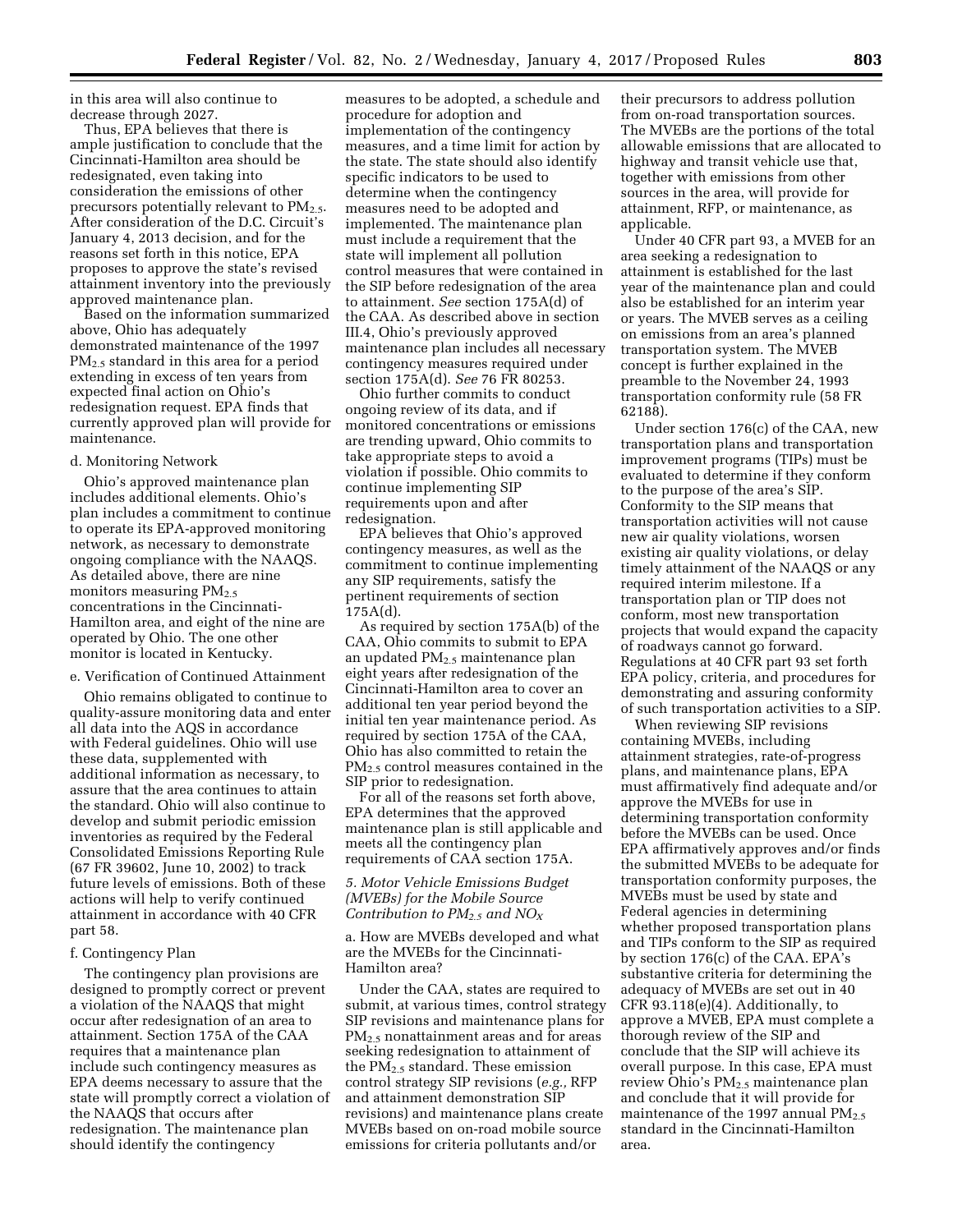The maintenance plans previously submitted by Ohio for the area contained  $PM_{2.5}$  and  $NO_X$  MVEBs for the area for the year 2021. Ohio calculated the MVEBs using MOVES2010. These approved budgets are used in future conformity determinations and regional emissions analyses prepared by the OKI, and will have to be based on the use of MOVES2010 or the most recent version of MOVES required to be used in transportation conformity determinations.10 The state has determined the 2021 MVEBs for the combined Ohio and Indiana portions of the Cincinnati-Hamilton area to be 1,241.19 tpy for primary  $PM_{2.5}$  and 21,747.71 tpy for  $NO<sub>X</sub>$ . The Ohio and Indiana portion of the area included ''safety margins'' as provided for in 40 CFR 93.124(a) (described below) of 112.84 tpy for primary  $PM_{2.5}$  and 2,836.65 tpy for  $NO<sub>x</sub>$  in the 2021 MVEBs, respectively, to provide for onroad mobile source growth. Ohio did not provide emission budgets for  $SO<sub>2</sub>$ , VOCs, and ammonia because it concluded, consistent with EPA's presumptions regarding these precursors, that emissions of these precursors from on-road motor vehicles are not significant contributors to the area's  $PM_{2.5}$  air quality problem.

In the Cincinnati-Hamilton area, the motor vehicle budgets including the safety margins and motor vehicle emission projections for both  $NO<sub>x</sub>$  and PM2.5 are equal to the levels in the attainment year.

EPA has reviewed the previously approved budgets for 2021 including the added safety margins using the conformity rule's adequacy criteria found at 40 CFR 93.118(e)(4) and the conformity rule's requirements for safety margins found at 40 CFR 93.124(a). EPA has reviewed the approved budgets and the maintenance plan, and EPA is determining that the 2021 direct  $PM_{2.5}$  and  $NO_X$  budgets, including the requested safety margins for the Cincinnati-Hamilton area, are adequate for use in conformity.

b. What action is EPA taking on the submitted motor vehicle emissions budgets?

EPA previously approved Ohio's MVEBs for use to determine transportation conformity in the Cincinnati-Hamilton area and these budgets remain applicable. EPA has

determined that the area can maintain attainment of the 1997 annual  $PM<sub>2.5</sub>$ NAAQS for the relevant maintenance period and no changes to the plan have been made. *See* 76 FR 80253.

# *6. Comprehensive Emissions Inventory*

As discussed above, section 172(c)(3) of the CAA requires areas to submit a comprehensive emissions inventory including direct PM and all four precursors  $(SO_2, NO_X, VOCs, and$ ammonia). EPA approved the Ohio 2005 base year emissions inventory on December 23, 2011 (76 FR 80253). This previously approved base year emissions inventory detailed emissions of  $PM_{2.5}$ ,  $SO_2$ , and  $NO<sub>X</sub>$  for 2005. Emissions inventories for VOCs and ammonia from 2007, taken from the RIA for the 2012 PM2.5 NAAQS, have been added as part of this submittal in accordance with the provisions of subpart 4 (Title I, Part D) of the CAA. Emissions contained in the submittal cover the general source categories of point sources, area sources, on-road mobile sources, and nonroad mobile sources.

Based upon EPA's previous action and 2007 emissions inventory for VOCs and ammonia, the emissions inventory was complete and accurate, and met the requirement of CAA section 172(c)(3).

#### IV. EPA's Proposed Actions

EPA is proposing to take several actions related to redesignation of the Cincinnati-Hamilton area to attainment for the 1997 annual  $PM_{2.5}$  NAAQS.

EPA has previously approved Ohio's PM<sub>2.5</sub> maintenance plan and MVEBs for the Cincinnati-Hamilton area. EPA is proposing to determine that this plan and budgets are still applicable.

EPA has previously approved the 2005 primary  $PM<sub>2.5</sub>$ , NO<sub>X</sub>, and SO<sub>2</sub> base year emissions inventory. EPA is proposing to approve Ohio's updated emissions inventory which includes emissions inventories for VOCs and ammonia from 2007. EPA is proposing that Ohio meets the emissions inventory requirement under section 107(d)(3)(E)(iii).

EPA is proposing to approve the RACM/RACT portion of Ohio's prior Cincinnati-Hamilton area attainment plan SIP revision as providing adequate RACM/RACT consistent with the provisions of 40 CFR 51.1010(b), because Ohio has demonstrated with a RACM/RACT analysis that no further control measures would advance the attainment date in the area.

EPA is proposing that Ohio meets the requirements for redesignation of the Cincinnati-Hamilton area to attainment of the 1997 annual PM2.5 NAAQS under

section 107(d)(3)(E) of the CAA. EPA is thus proposing to grant Ohio's request to change the designation of its portion of the Cincinnati-Hamilton area from nonattainment to attainment for the 1997 annual PM<sub>2.5</sub> NAAQS.

If finalized, approval of the redesignation request would change the official designation of the Ohio portion of the Cincinnati-Hamilton area for the 1997 annual PM2.5 NAAQS, found at 40 CFR part 81, from nonattainment to attainment. If finalized, EPA would determine that the previously approved maintenance plan is still applicable to the Cincinnati-Hamilton area for the 1997 annual PM2.5 NAAQS.

## **V. Statutory and Executive Order Reviews**

Under the CAA, redesignation of an area to attainment and the accompanying approval of a maintenance plan under section  $107(d)(3)(E)$  are actions that affect the status of a geographical area and do not impose any additional regulatory requirements on sources beyond those imposed by state law. A redesignation to attainment does not in and of itself create any new requirements, but rather results in the applicability of requirements contained in the CAA for areas that have been redesignated to attainment. Moreover, the Administrator is required to approve a SIP submission that complies with the provisions of the CAA and applicable Federal regulations. 42 U.S.C. 7410(k); 40 CFR 52.02(a). Thus, in reviewing SIP submissions, EPA's role is to approve state choices, provided that they meet the criteria of the CAA. Accordingly, this action merely proposes to approve state law as meeting Federal requirements and, if finalized, will not impose additional requirements beyond those imposed by state law. For that reason, this actions:

• Is not a significant regulatory action subject to review by the Office of Management and Budget under Executive Orders 12866 (58 FR 51735, October 4, 1993) and 13563 (76 FR 3821, January 21, 2011);

• Does not impose an information collection burden under the provisions of the Paperwork Reduction Act (44 U.S.C. 3501 *et seq.*);

• Is certified as not having a significant economic impact on a substantial number of small entities under the Regulatory Flexibility Act (5 U.S.C. 601 *et seq.*);

• Does not contain any unfunded mandate or significantly or uniquely affect small governments, as described in the Unfunded Mandates Reform Act of 1995 (Pub. L. 104–4);

<sup>10</sup>EPA described the circumstances under which an area would be required to use MOVES in transportation conformity determinations in its March 2, 2010, **Federal Register** notice officially releasing MOVES2010 for use in SIPs and transportation conformity determinations. (75 FR 9413)